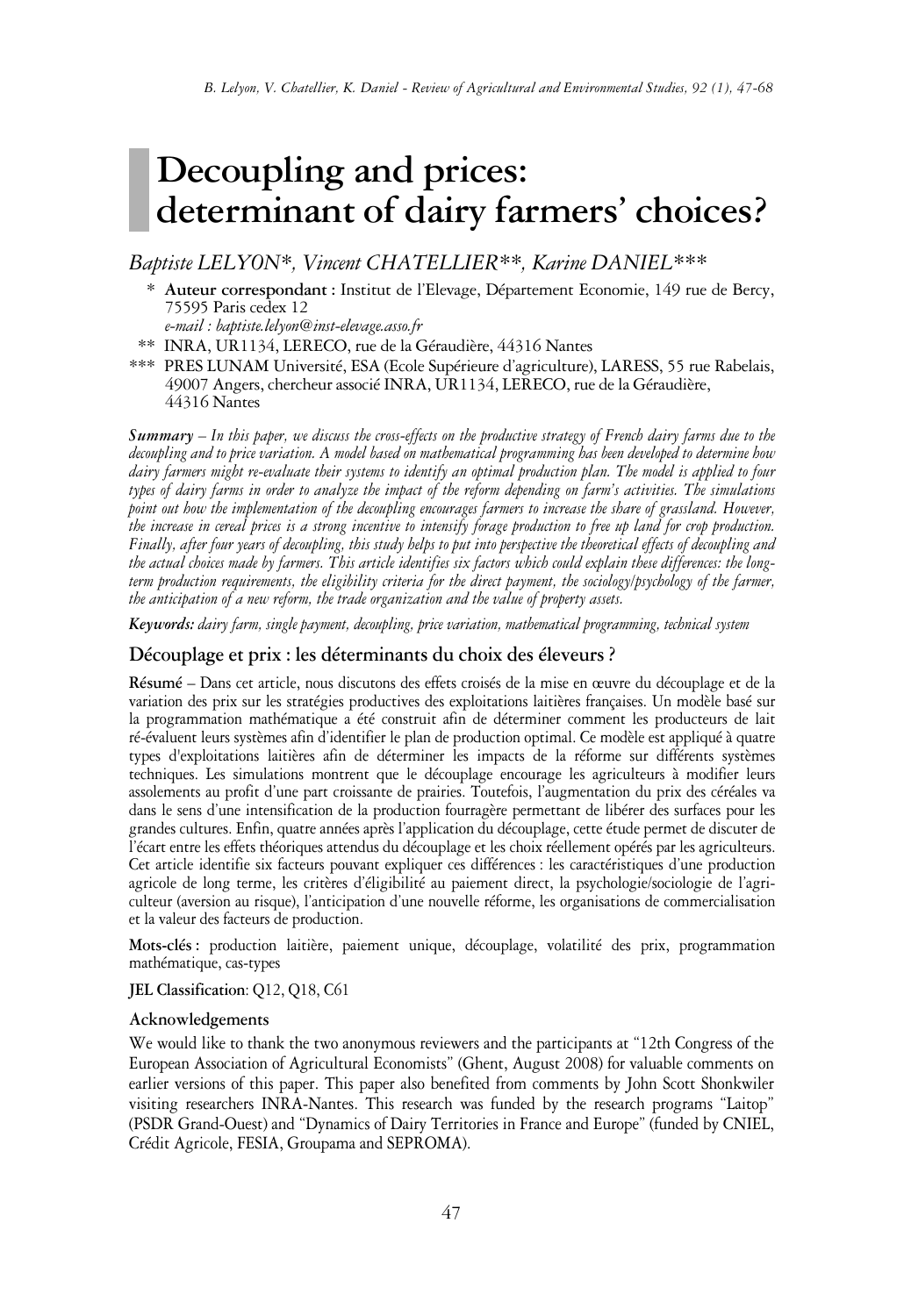# **1. Introduction**

Dairy farmers, in 2007, were facing an unprecedented situation on the markets with the soaring prices of agricultural raw materials. They then had to deal with the significant falls in those prices in the years 2008 and 2009 with, then again, a complete twist of situation in 2010. These fluctuations may lead them to change their system in order to adapt their production to this unstable economic situation. For French farmers, these changes occurred simultaneously with the implementation in 2006 of the reform of the Common Agricultural Policy (CAP). A key driver of this reform was the WTO Doha Round negotiations. Three innovations were introduced: i) the decoupling of direct support based, in France, on the amount of direct subsidies received in 2000-02 (historical approach); ii) the modification of the dairy Common Market Organisation: the intervention prices of industrial dairy products (butter and powder) were reduced, and subsidies were granted to farmers according to their dairy quota; iii) deduction of part of the direct subsidies from the first pillar of the CAP to fund the second pillar (modulation).

In this context, the aim of this paper is to study the behaviour of dairy farmers relating to the decoupling in a situation of strong price variations. A Mathematical Programming model is developed and applied to different French dairy farms. The model represents the behaviour of farmers who have optimized combination of production (both crops and animals) considering the price for inputs and outputs from the previous year, the amplitude of price variations and the modifications of the agricultural policy (decoupling) which can affect the profitability for some productions. The model incorporates the economic risk related to the variation of input and output prices by using the utility efficient programming method (monotonically increasing and concave objective function). The price variation is an important issue for farmers because the prices of agricultural commodities were subject to strong variations during the last years. For example the price of milk paid to the producer varied from  $220 \, \text{E/t}$ to 380 €/t between 2007 and 2010. Prices for cereals such as wheat and maize followed the same evolution: from 110  $\epsilon$ /t in the beginning of 2010 to 270  $\epsilon$ /t just six months later.

This short-term model enables us to analyze, at a detailed level, the impacts of exogenous shock (policy modifications, input and output price variations) which can encourage farmers to change their productive strategy. Because of the diversity of technical systems in dairy farming, we consider four different types of farming according to the intensification of forage area and the level of specialization (grass based farm, semiintensive, milk + cereals, milk + young bull). In this way, we can identify whether farms have a different response to the decoupling and the price variation according to their technical practices. This model pays particular attention to the interactions between the feeding system and the management of land, and also to the farmer's sensitivity to price changes (risk aversion). Thanks to these specifications, the model offers a large choice of production combinations (specialization or diversification) and technical practices (level of intensification).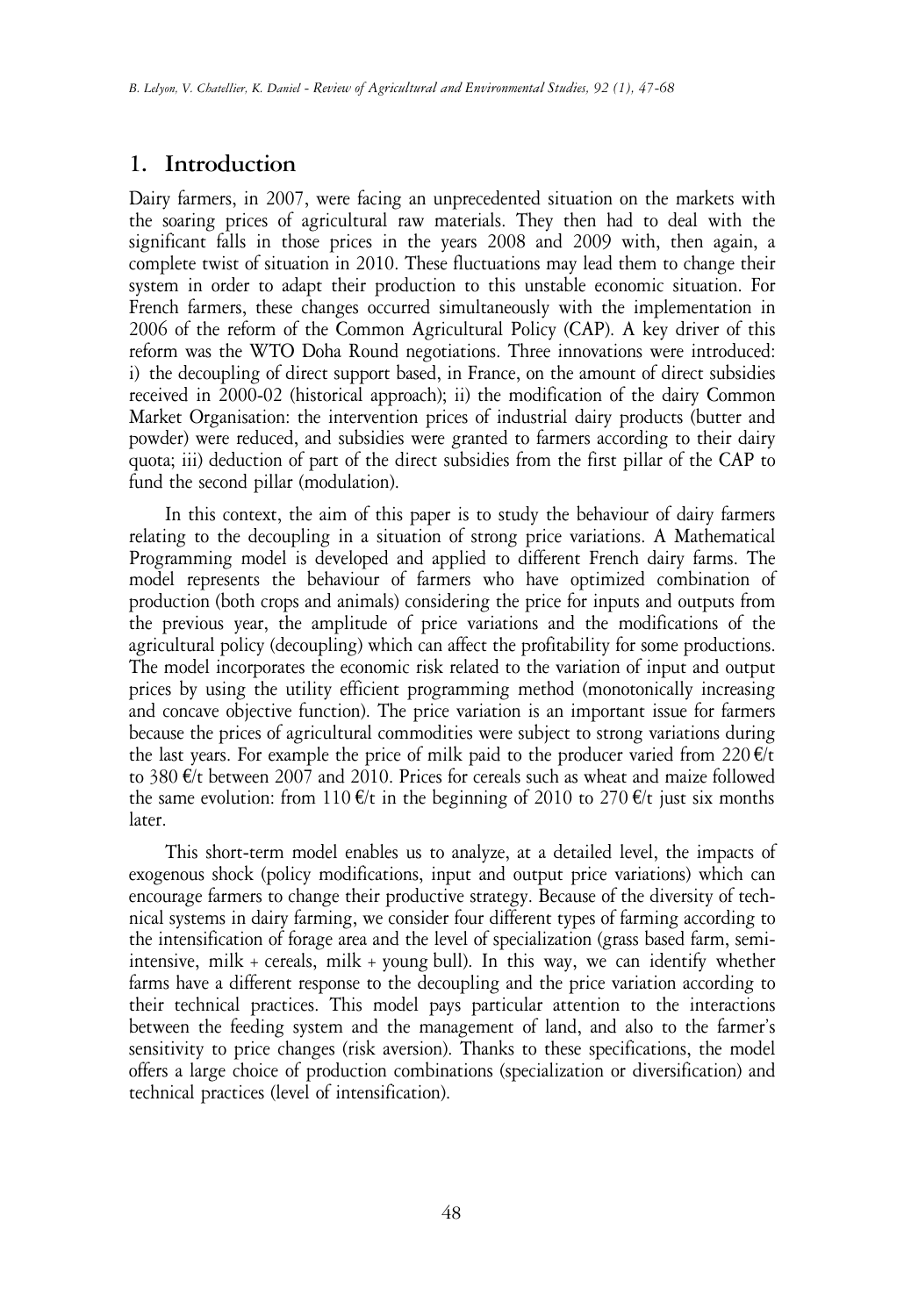# **2. Materials and methods**

In order to study the adaptation of farmers' practices in response to the implementation of the decoupling, a mathematical programming model was built. This method allows us to identify the effects of the decoupling on the production system (i.e. the allocation of land areas to different crops, the level of intensification of these inputs). We can also study threshold effects and calculate dual values of inputs (shadow prices).

# **2.1. Bio-economic model: a farm level approach**

Farm-level modelling enables simultaneous consideration of production, price and policy information. The model optimizes the farm plan, which represents the quantities of different outputs produced and inputs used. The economic results follow from those quantities and their prices. The model is used to estimate the effects of institutional, technical and price changes on the farm plan, economic results and intensification indicators. The model represents the operation of a dairy farm for a oneyear period but it is a static model, therefore there is no possibility of productive changes within the year.

Any model derived from mathematical optimization has three basic elements (Matthews *et al.*, 2006): i) an objective function, which minimizes or maximizes a function of the set of activity levels; ii) a description of the activities within the system, with coefficients representing their productive responses; and iii) a set of constraints that define the operational conditions and the limits of the model and its activities. Given the objective function, the solution procedure determines the optimal solution considering all activities and restrictions simultaneously.

Many studies have demonstrated that farmers typically behave in a risk-averse way (Hardaker *et al.*, 2004). Farmers often prefer productions providing a satisfactory level of security even if this means sacrificing some income. For the farmer, the main issue raised by variability of price and production is how to respond tactically and dynamically to opportunities or threats in order to generate additional income or to avoid losses. The volatility is a strong issue for farmers who had to face huge price variations for agricultural commodities from 2007 to 2010. Several methods exist to take into account the impact of price variation on the farmer productive behaviour. This model uses the utility efficient programming method (UEP) created by Lambert and McCarl (1985) and then reformulated by Patten *et al.* (1988). This approach, which does not require an assumption of normally distributed income (unlike the Esperance-Variance, the Minimization of Total Absolute Deviations (MOTAD) and Target MOTAD methods), can accommodate the assumption that the utility function is monotonically increasing and concave (risk-averse). The UEP method has a negative exponential utility function (with constant absolute risk aversion, CARA). Zuhair *et al.* (1992) show that this functional form can better predict farmers' behaviour than cubic and quadratic functions. The CARA function is a reasonable approximation to the real – but unknown – utility function. The UEP method enables the model to take into account asymmetric price distribution: the skewness becomes an element of decision as well as the variation amplitude. Thus, the model maximizes the expected utility of the income as follows: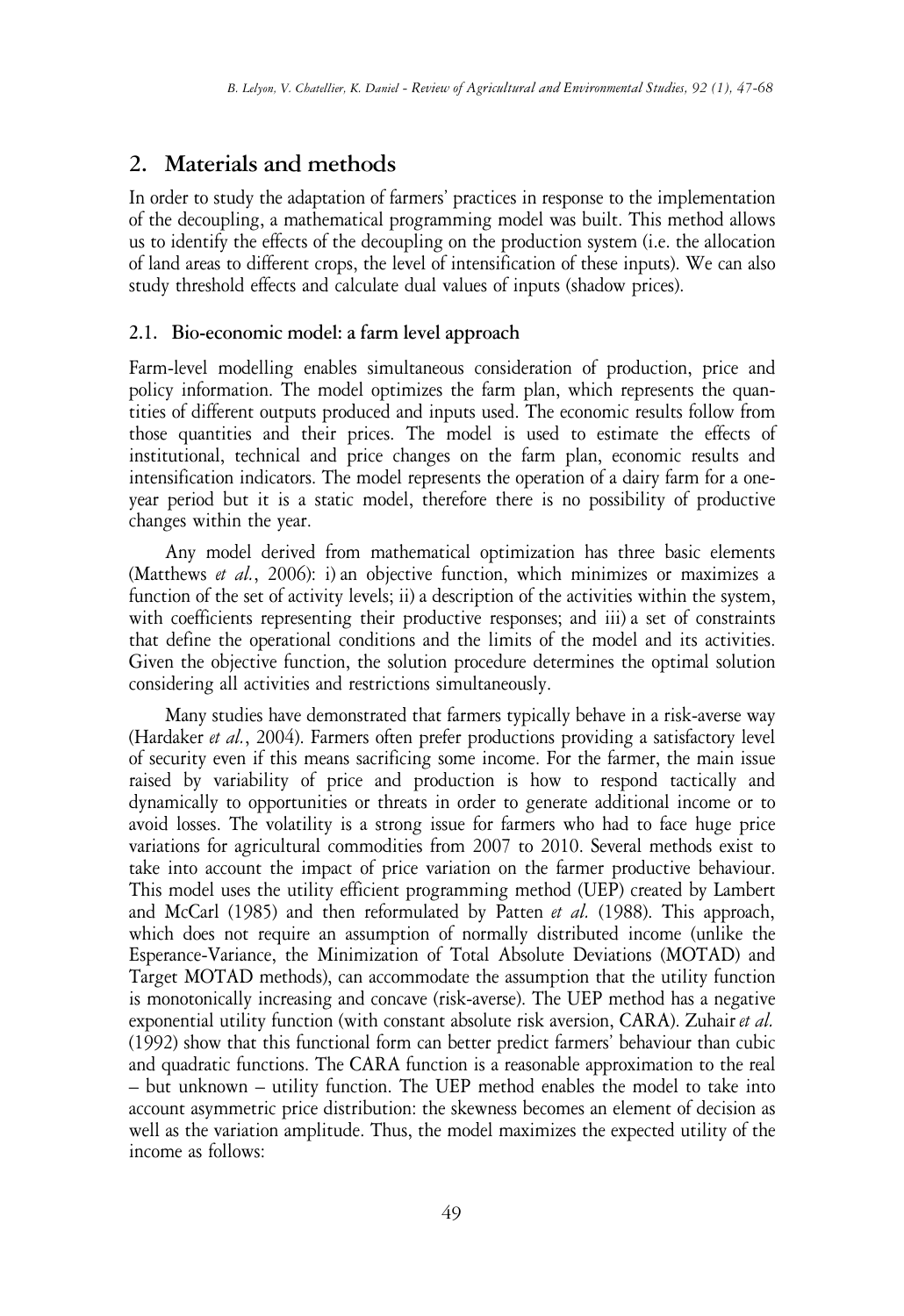$$
Maximize: E(U_k)
$$
 (1)

$$
U_k = 1 - \exp(-(1 - \lambda) r_{min} + \lambda r_{max}) \times Z_k)
$$
 (2)

 $U_k$  is the utiliy of the farm income for state k and  $\lambda$  is a parameter reflecting variation in risk preference, and *rmax* and *rmin* are upper and lower bounds of the coefficient of absolute risk aversion. The states *k* represent the possible level of price. In the model, we use 1000 states *k* in order to recreate the price variation. These prices follow a normal distribution given a mean and a standard deviation (see table 1). In a simpler form, the farm income for each state  $k$  is given by  $Z_k$  in this equation:

Farm income:

$$
Z_k = \Sigma_c (Area_c \times (CropYield_c \times CropPrice_{c,k} - CropInput_c - Nitrogen_c \times NPrice_k + Premium_c)) + \Sigma_a (Total_a \times MilkYield_a) \times 305 \times MilkPrice_k + \Sigma_a (Sale_a \times Weight_a \times MeatPrice_{a,k}) + \Sigma_a (Total_a \times (SlaugtherPremium_a + SPBM_a)) - \Sigma_{a,conv,p} (Total_a \times (ConcQuantity_{a,conv,c} \times ConePrice_{conc,k} \times 91.25 + AnimalInput_a)) - FixedCosts
$$
\n(3)

Index *a* indicates the type of animal (dairy cows, heifers, calves and young bulls),  $c$  is used for the type of crop (wheat, corn, rapeseed, pea, maize silage, pasture, hay and grass silage), *p* indicates the period of the year (spring, summer, autumn and winter) and *conc* is the type of concentrated feed for the animals (soybean meal, rapeseed meal, wheat, production concentrate and milk powder).

Regarding the endogenous variables, *Total<sup>a</sup>* is the total number of animal *a*, *Sale<sup>a</sup>* represents the number of animals sold each year, *MilkYield<sup>a</sup>* is used for the milk yield for the dairy cow (in liters per day per cow), *ConcQuantitya,conc,p* indicates the quantity of concentrated feed ingested per day (in kg/day/animal), *Area<sup>c</sup>* represents the cultivated area (ha), while *CropYield<sup>c</sup>* is the crop yield (kg/ha) and *Nitrogen<sup>c</sup>* is the nitrogen quantity (kg/ha) used for the fertilization.

Regarding the exogenous parameters, we consider mainly three types of parameters:

- i) the parameters determining the costs such as the price of concentrated feed (*ConcPriceconc* in €/kg) and nitrogen fertilizer (*Nprice* in €/kg), the specific inputs for animals (*AnimalInput<sup>a</sup>* which are artificial insemination, medicines, herd-book and minerals in €/animal/year) and for crops (*CropInput<sup>c</sup> :* seed, treatments and harvesting in €/ha/year) and the fixed costs (*FixedCosts:* electricity, water, mechanisation, buildings, rent for land, insurance, taxes in  $E$ /year) which are are specific to each type of farming;
- ii) the parameters determining the outputs: the prices for milk (*MilkPrice* in €/liter), meat (*MeatPrice<sup>a</sup>* in €/kg) and crop (*CropPrice<sup>c</sup>* in €/kg);
- iii) the parameters for the public regulation (CAP):  $SlaugbterPremium<sub>a</sub>$  (80  $\epsilon$ /head) and the special premium for bovine males (*SPBM<sub>a</sub>* 210  $\epsilon$ /head) and *Premium*<sub>c</sub> which is the premium for the crop area and set-aside (370  $\epsilon$ /ha).

There are also some technical parameters such as *305* which is the duration of the standard lactation (with the 60 days drying-up period) and *91.25* the length of a period (number of days per season); *Weight<sup>a</sup>* is the average carcass weight (kg).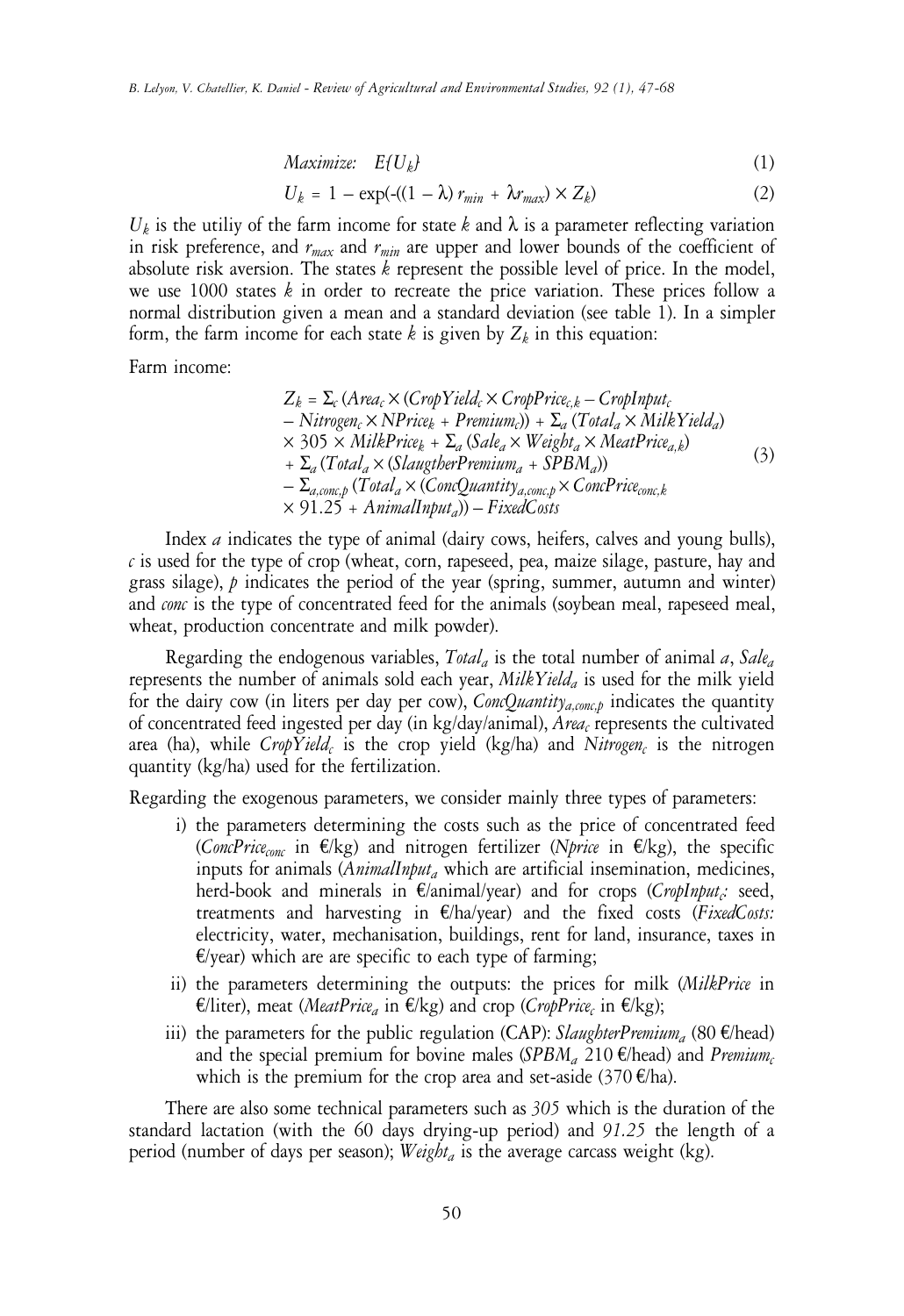|                                   | 2005 price level | Standard deviation (%) |
|-----------------------------------|------------------|------------------------|
| Milk $(\epsilon/l)$               | 0.31             | 10                     |
| Meat (culled cow)                 | 2.60             | 20                     |
| Meat (young bull)                 | 2.90             | 20                     |
| Cereal crop                       |                  |                        |
| Wheat $(\epsilon/kg)$             | 0.12             | 30                     |
| Maize $(\epsilon/kg)$             | 0.11             | 30                     |
| Rape seed $(\epsilon/kg)$         | 0.24             | 30                     |
| Pea $(\epsilon/kg)$               | 0.13             | 30                     |
| Concentrated feed                 |                  |                        |
| Cereal $(\epsilon/kg)$            | 0.14             | 30                     |
| Soybean meal $(\epsilon/kg)$      | 0.22             | 30                     |
| Rapeseed meal $(\epsilon/kg)$     | 0.18             | 30                     |
| Chemical nitrogen $(\epsilon/kg)$ | 0.15             | 30                     |

Table 1. **Mean price and price variation for the inputs and outputs**

All these exogenous parameters are fixed and do not change during the computation of the model. However, those parameters, mainly the prices and the level of CAP premiums, are modified in our scenarios in order to test the effect of the decoupling in different price contexts.

Consequently, in order to maximize the expected utility of the farm income, the model determines the optimum for the following endogenous variables: number of each type of animal (*Total<sup>a</sup>* and *Sale<sup>a</sup>* for sale); milk yield per cow (*MilkYield<sup>a</sup>* in kg per cow per day); concentrated feed and forage consumption for each type of animal and per period (in kg per animal per day per season); the crop patern (*Area<sup>c</sup>* in ha); the level of nitrogen fertilisation (*Nitrogen<sup>c</sup>* for chemical nitrogen and manure, in kg); and crop yield (Crop*Yield<sup>c</sup>* in kg per ha).

The model tries to offer the largest choice of technical practice for crop and animal production. In order to modify the quantity of production, the farmer can use two levies: i) the number of inputs (ha of land and number of animal) and ii) the intensity of production of these inputs by modifying the crop yield (with more or less nitrogen) and the milk yield (with more or less concentrated feed). Therefore, the model has access to all possible situations, e.g.: the model can choose a full grass diet for a cow which produces 7 000 litres of milk or a full maize diet for the same cow. The model will thereby calculate the optimal quantity of input and output given the relative price equilibrium for crop, meat and milk.

This is a farm level model where the modifications of input used and output produced calculated by the model do not have any retroactive effect on prices and demand on the market. This model only represents the productive behaviour of the farmers in response to price variations and policy modifications and do not integrate the possible effect on the market equilibrium of a massive and similar reaction (change in productive decision) by a large number of farmers.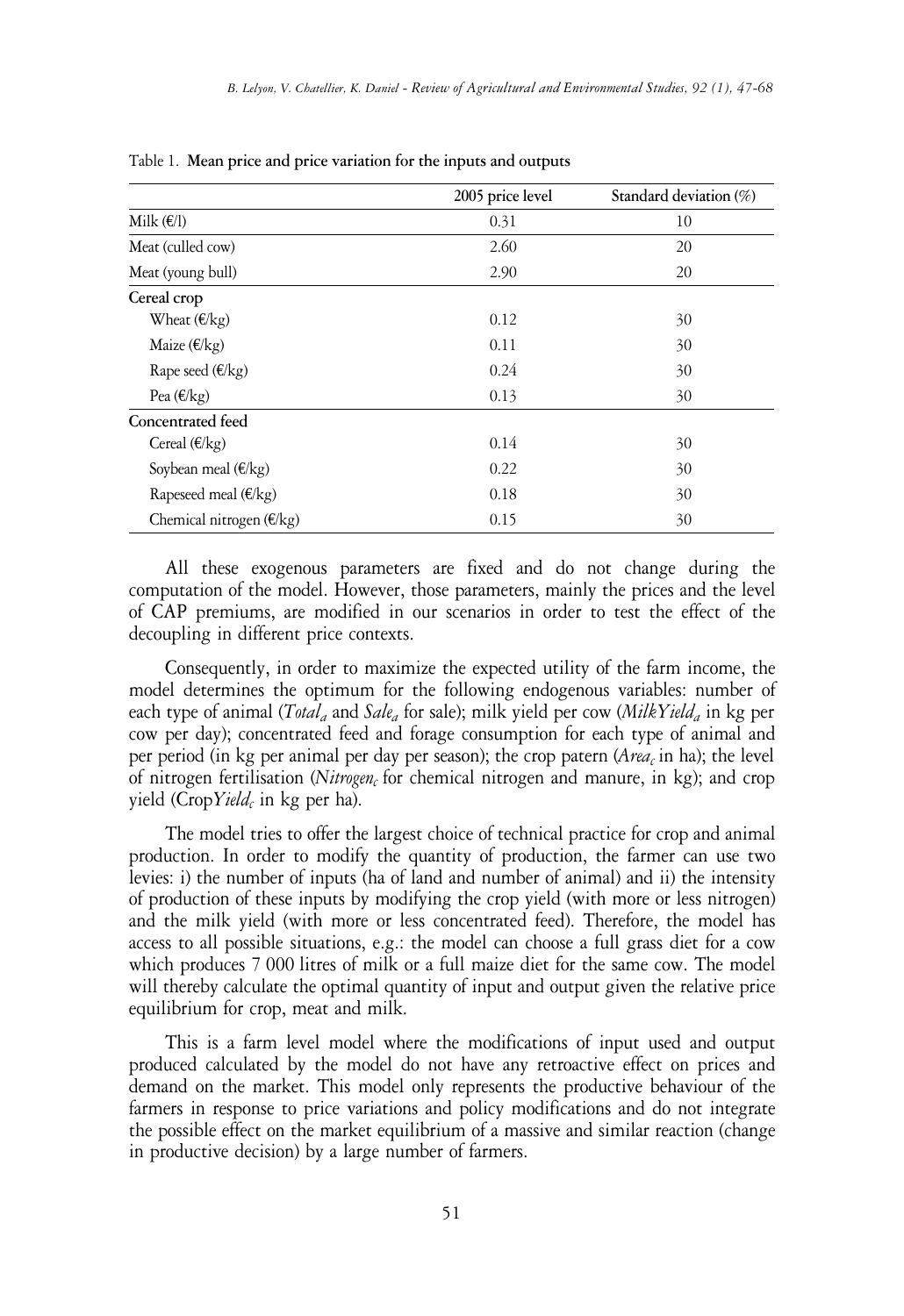## **2.2. The structural, environment and biological constraints**

# *2.2.1. Structural and environmental constraints*

Regarding the farm structure, the model incorporates the agricultural area (equation 4), the milk quota (equation 5):

$$
\Sigma_c \, (Area_c) \le \text{Available land} \tag{4}
$$

$$
\Sigma_a (Total_a \times MilkYield_a) \times 305 \leq Milk \quad \text{(5)}
$$

As regards building constraints, we assume that the number of cows can increase by 10% in comparison to the base year: the implementation of the programme to control pollution of agricultural origin has motivated many dairy farmers to construct new buildings with more places than required (equation 6).

$$
\Sigma_a \text{Total}_a \le \text{Building capacity} \times 1.1 \tag{6}
$$

Regarding crops, the model meets the requirements for rotation frequency and cropping pattern (Mosnier *et al.*, 2009): the spring crops succeed the winter crops.

$$
Area_{Wbeat} + Area_{RapeSeed} = Area_{MaiseSilage} + Area_{Corn} + Area_{Ped}
$$
 (7)

We also include three environmental measures as constraints in the model: i) the Nitrate Directive 91/676/EEC requires that farmers cannot exceed organic nitrogen application rates of 170 kg per hectare (slurry and manure); ii) farmers have to keep grasslands aged over 5 years; iii) in addition to the CAP premiums, a premium for the maintenance of extensive livestock systems or "premium for grassland" is attributed (75  $\varepsilon$ /ha), if there is at least 75% of grass in the total farm area and if the stocking rate is below 1.4 "livestock units" per hectare of grass.

## *2.2.2. Technical and biological constraints*

Thornton and Herrero (2001) show a wide variety of separate crop and livestock models, but the nature of crop-livestock interactions, and their importance in farming systems, makes their integration difficult. That is why, in order to precisely describe the operation of a dairy farm, this model considers four important characteristics: i) the seasonality of labour and grass production, ii) the response of crop yield to nitrogen use, iii) the non-linearity of milk yield per cow, and iv) the interaction between crop and animal production.

i) Four periods p (spring, summer, autumn and winter) are distinguished in the model. It allows for seasonal specification of grass production and grassland use (Berentsen et al, 2000). Seasonal variations enable us to integrate differences in the growth potential of grass during the growing season as well as the evolution of the nutrient content of grass. Moreover, we introduce seasonal labour constraints by allocating labour needs to each activity according to the work peaks (harvesting and calving). It is assumed that the farmers and their family/associates execute all the work, and thus there is no option to hire temporary labour. The model is more able to reflect temporal conditions thanks to the addition of these parameters.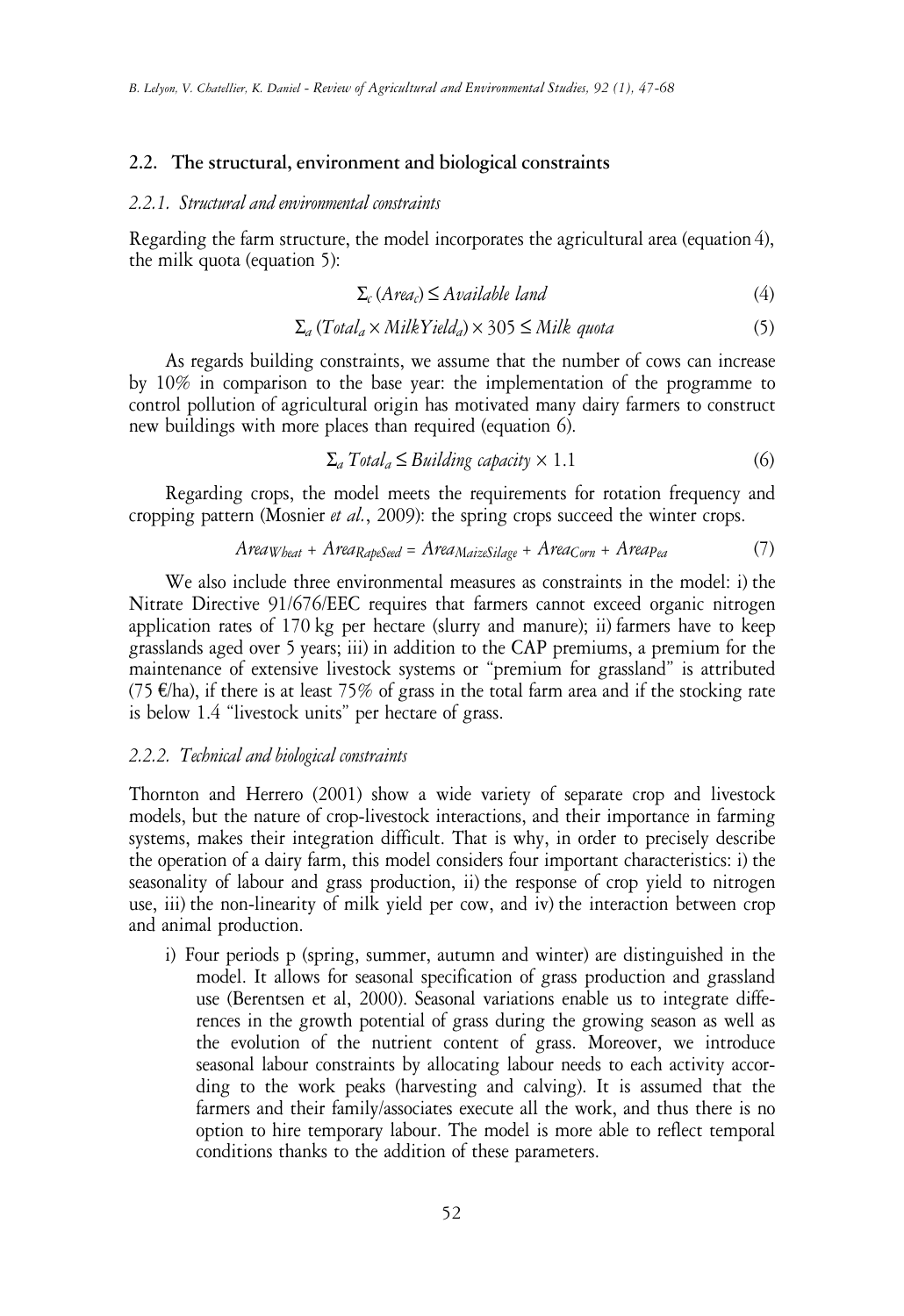For each period *p*:

$$
\Sigma_a (WorkingTime_{a,p} \times Total_a) + \Sigma_c (WorkingTime_{a,p} \times Area_c) + FixedLabelabour \le AvailableLabelor_{p} \times AWU
$$
\n(8)

The global working time per period (sum of the working time per animal; the working time per ha of crop and the fixed labour) has to be lower than the labour availability per period times the number of annual work unit (*AWU*). It is important to note that, even if we consider four periods, the optimization of the production plan is made for the year to come; there is no adaptation of the productive strategy through time (annual static model).

ii) Crop yield depends on the quantities of nitrogen used. Godard *et al.* (2008) formulated an exponential function, which satisfies economic requirements for attaining a mathematical optimum (the yield curve has to be concave and strictly increasing) and is consistent with its expected agronomic shape and with parameters with an agronomic interpretation.

$$
CropYield_c = MaxYield_c - (MaxYield_c - MinYield_c) \times e^{-\sum_{i} x_i \times Nitrogen_i}
$$
 (9)

where *MinYield<sup>c</sup>* and *MaxYield<sup>c</sup>* are respectively the minimal and maximal yield (different according to the type of farming and its level of intensification); *t<sup>i</sup>* represents the rate of increase in the yield response function to a nitrogen source *i* (e.g. manure, slurry, chemical nitrogen) the quantity of which is  $N_i$ . This enables us to take the increasing price of nitrogen into account and also the flow of organic nitrogen (such as manure) on the farm (Manos *et al.*, 2007).

iii) In order to give more flexibility to the model, milk production per cow is not fixed. Farmers have the possibility to choose the milk yield per animal in a range of 1 000 litres below the dairy cow's genetic potential. It is also possible for farmers to produce beyond the genetic potential (Brun-Lafleur *et al.,* 2009); in this case, nutritional requirements needed to produce one litre of milk are increased (from 0.44 to 1.2 energy units per litre of milk, and from 48 to 140 units of protein per litre of milk) (Faverdin *et al.*, 2007).

$$
NormalMilkYield_a + MarginalMilkYield_a = MilkYield_a \tag{10}
$$

$$
GeneticPotential - 3.28 \leq NormalMilkYield_a \leq GeneticPotential
$$
 (11)

With: *NormalMilkYielda*: the milk yield beyond the genetic potential and *Marginal MilkYield<sup>a</sup>* the milk yield above the genetic potential;

iv) We also very accurately represent the feeding system. The quantity ingested per cow per day is determined by using i) nutritional requirements in biological unit *b* (energy and protein), and ii) the composition of forages and concentrated feed in equation 12 (INRA, 2007).

For each nutrient unit *b* and period *p*:

$$
\Sigma_a (Total_a \times (MR_{a,b} \times 365 + (NormalMilkYield_a \times NLR_{a,b} + MarginalMilkYield_a \times MarginalLR_{a,b}) \times 305)) \leq \Sigma_{a,c} (Total_a \times (ForageQuant_{c,p,a} \times ForageNutrient_{c,p,b} \times 91.25)) + \Sigma_{a,conc} (Total_a \times (Conc Quantity_{cone,p,a} \times ConcNutrient_{conc,p,b} \times 91.25))
$$
\n(12)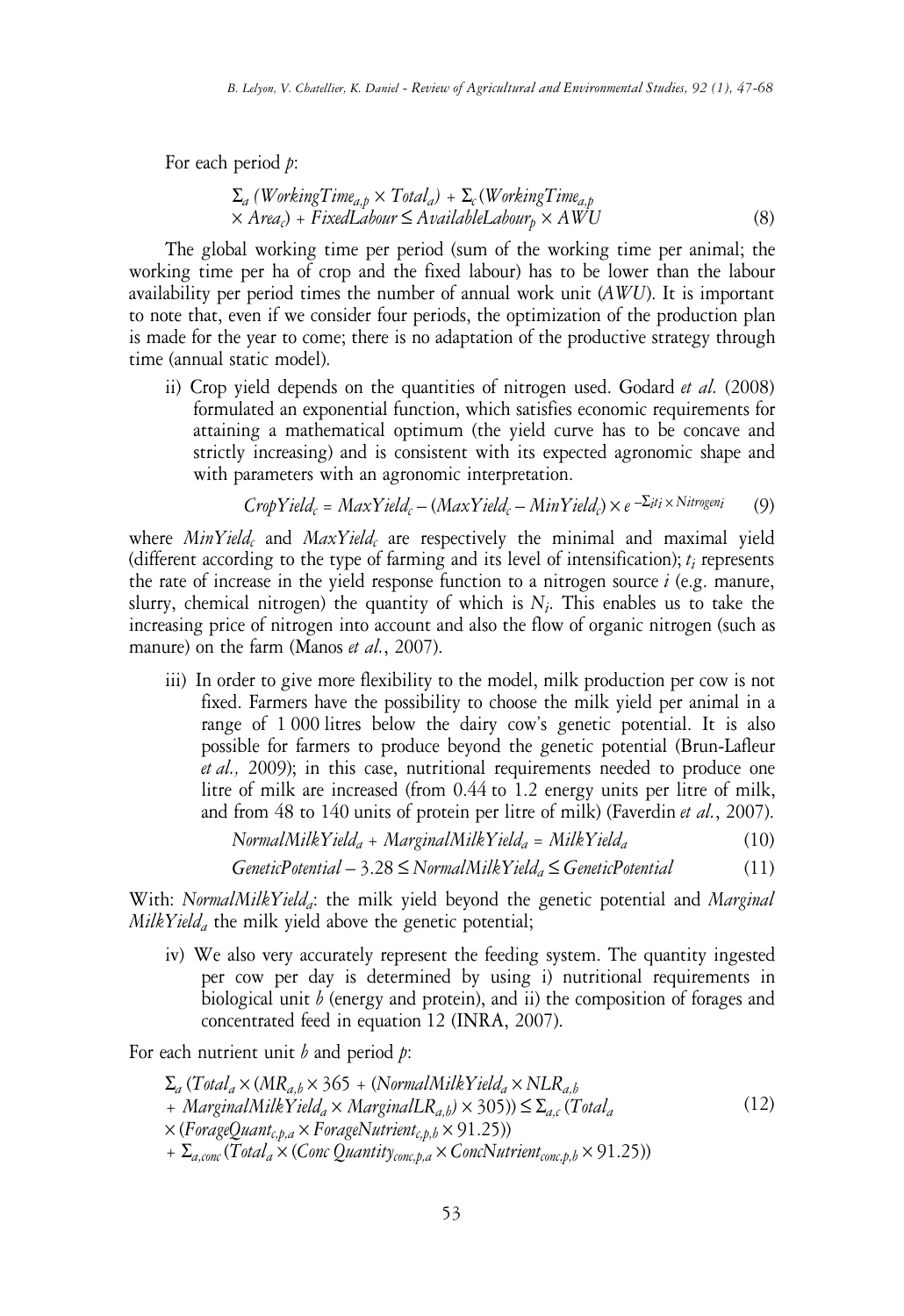With:  $MR_{a,b}$  the maintenance requirement (in energy and protein);

*NormalLR*<sub>a,b</sub> the lactation requirement (in energy and protein for one liter of milk) for the milk yield beyond the genetic potential and *MarginalLRa,b* the lactation requirement (for the milk yield above the genetic potential;

*ForageNutrientc,p,b* the forage nutrient content (in energy and protein per kg of forage) and *ConcNutrientconc,p,b* the concentrated feed nutrient content;

*ForageQuant<sub>c,p,a</sub>* the forage consumption (kg) for each crop *c*, each period *p* and each type of animal *a* and *ConcQuantityc,p,a* the concentrated feed consumption (in kg per day per concentrate per period per animal);

The global nutritional needs for the herd must not exceed the availability in forage and concentrate feed. Moreover, the forage consumption (for each type of forage  $c$ ) has to be lower than the forage production:

For each type of crop *c*:

$$
\Sigma_{a,b} (Total_a (For ageQuant_{c,b,a} \times 91.25)) \leq Area_c \times CropYield_c
$$
 (13)

Figure 1 shows how the model deals with the dynamic of the animal population. The central element of the model is the dairy cow. Given the price equilibrium between the different productions, the model calculates the optimal milk yield and then the number of cows to produce the milk quota. The restocking rate is different for the four farms studied (see table 2). Because it is a static annual model, there is no feedback between heifers and dairy cows. The young bull production is only possible



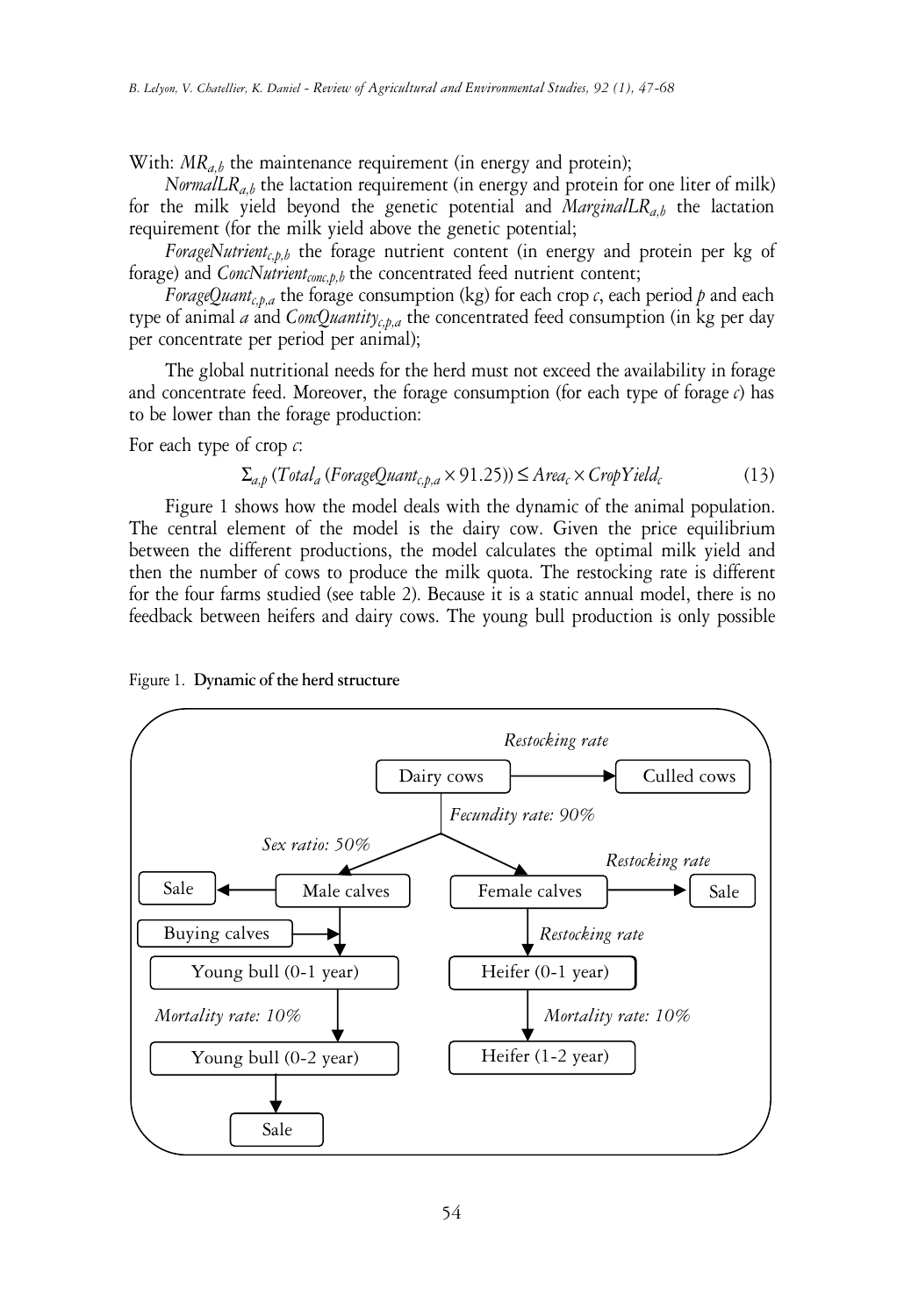|                                   | Grass based<br>Farm | Farm    | Semi-intensive Milk + cereals<br>Farm | Milk+ young<br>bulls Farm |
|-----------------------------------|---------------------|---------|---------------------------------------|---------------------------|
| Share of the system in France (%) | 8%                  | 22 %    | $30\%$                                | 18%                       |
| Total area (ha)                   | 78                  | 50      | 137                                   | 100                       |
| Milk quota (liters)               | 285 000             | 290 000 | 460 000                               | 400 000                   |
| Annual Work Unit (nb)             | 1.7                 | 1.5     | 2.0                                   | 2.7                       |
| Building capacity (nb)            | 62                  | 37      | 59                                    | 122                       |
| Restocking rate (%)               | 0.25                | 0.35    | 0.37                                  | 0.4                       |
| Dairy genetic potential (l/year)  | 6 0 0 0             | 8500    | 8500                                  | 9 0 0 0                   |
| Max crop yield (kg/ha/year)       |                     |         |                                       |                           |
| Wheat                             | 6 100               | 8 1 0 0 | 8 1 0 0                               | 8 1 0 0                   |
| Corn                              | $n.a.$ <sup>1</sup> | n.a.    | 10 000                                | n.a.                      |
| Rapeseed                          | n.a.                | n.a.    | 3800                                  | n.a.                      |
| Pea                               | n.a.                | n.a.    | 5 0 0 0                               | n.a.                      |
| Maize silage                      | 10 200              | 12 200  | 15 200                                | 14 200                    |
| Grass Silage                      | 8500                | 8500    | 8500                                  | 8500                      |
| Grass                             | 8 5 0 0             | 7 0 0 0 | 6 0 0 0                               | 6 0 0 0                   |
| Hay                               | 8500                | 7 500   | 7 500                                 | 7500                      |
| Milk price $(\epsilon/l)$         | 330                 | 310     | 310                                   | 310                       |
| Meat price $(\epsilon/kg)$        | 3.0                 | 2.6     | 2.6                                   | 2.6                       |

#### Table 2. **Specific farm data for the base year**

1 n.a.: not available

for the Milk+Young bull farm. For the other, all the male calves are sold. The number of young bulls (and bought male calves) is determined by the profitability of the fattening activity in comparison with cereal and milk production.

## **2.3. Calibration: one model for four types of farming**

In France, there is a high diversity of dairy farms in terms of location (mountains/ plains), intensification (intensive/extensive), feeding system (pasture, maize silage) and specialization of production (specialized/diversified). In this context, our choice focused on the four main types in the plains regions of France: these regions are not located in the less favourable areas and do not benefit from these specific supports. We exclude the mountain areas which have a different productive system for producing milk. The data come from the annual survey of the Institut de l'Elevage (2008) with more than 600 dairy producers in the plains regions. Each type of farming is the result of the aggregation of several farms (from 20 to 45) representing similar structures and production methods (see table 2).

1. *The "Grass-based farm"* represents farms that have opted for an extensive production system where almost all of the UAA is cultivated in grassland and the ration of dairy cows consists mainly in grass (pasture, hay or silage). The milk yield per cow is low (6 000 liters per year) but the prices of milk and meat are higher thanks to a better milk composition and heavier carcasses (Normand or Montbeliarde cow).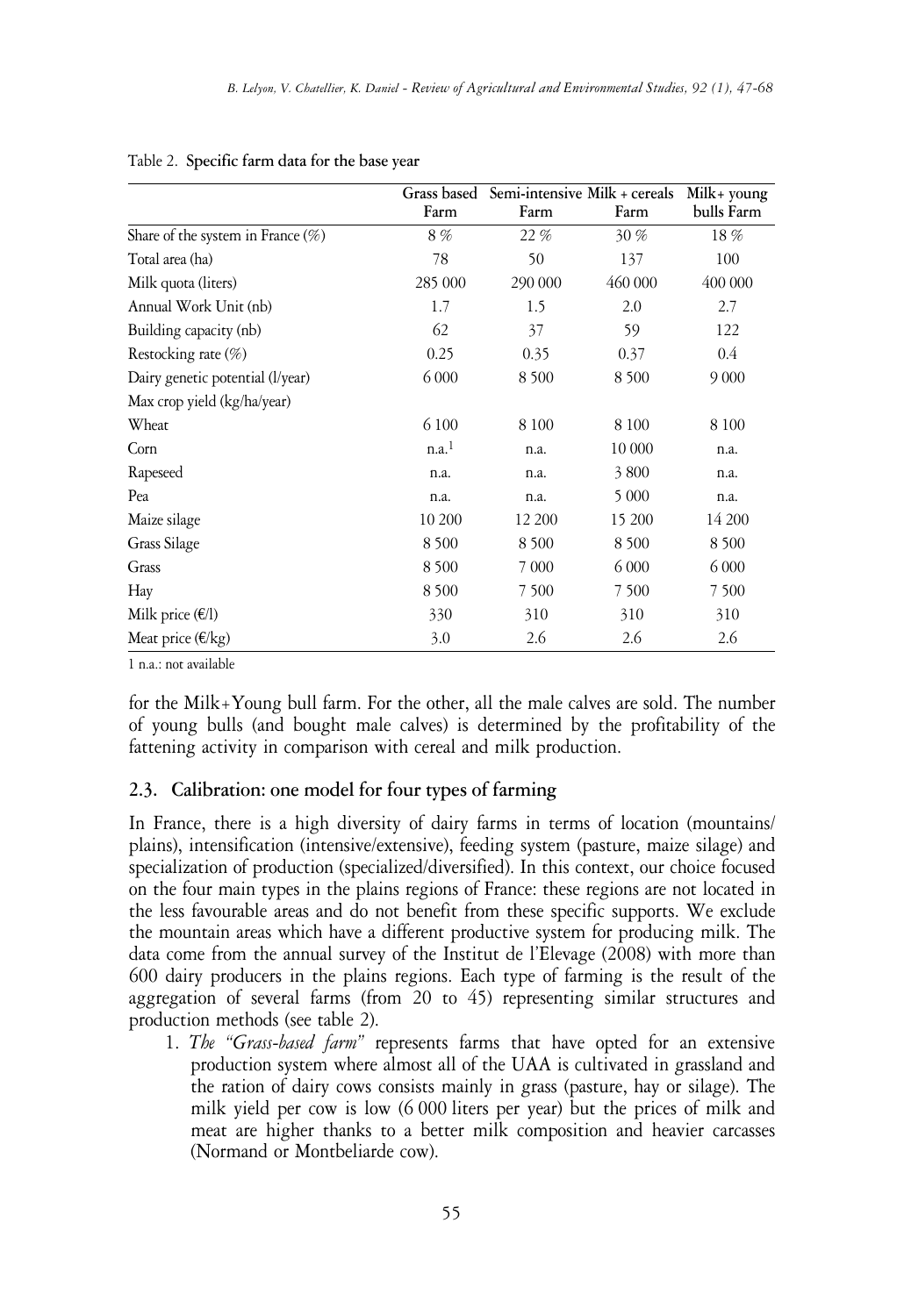- 2. The *"Semi-intensive farm"* applies a more productive system, especially since it has only a 50 ha of UAA, (28 ha less than the Grass-based Farm for an equivalent quota). The producer uses a more intensive technique based on corn silage and higher milk yields per cow. This helps to reduce the number of cows required for the production of milk quota and thus free up land for grain production.
- 3. The *"Milk + cereals farm"* has a larger structure: 137 hectares and a quota of 460,000 liters of milk. Dairy production is the main activity on the farm, but it pursues a strategy of intensive production. The aim is to minimize the number of dairy cows in order to develop cereal production (wheat, rapeseed, maize and pea).
- 4. The *"Milk + Young bulls farm"* is the most representative system of the area: 30% of dairy farms. It has the same characteristics as the previous type, but young bull fattening activity replaces the cereal activity. The model can choose to fatten (or not) the males and buy (or not) other male calves to reach 80 young bulls. These animals are slaughtered when they are 20 months old. The young bulls benefit from the male slaughter premium  $(80) \times (20)$  and the special premium for male bovines (210  $\epsilon$ /animal).

The farms of this study are located in plains areas and do not benefit from a *protected designation of origin*. There are no specific requirements to produce milk in order to receive some special promotion (better milk price for giving the cows a specific feed…).

A calibration step is necessary: the model's results and the empirical observations have to be close. We choose the year 2005 as a baseline (*i.e.* before the implementation of the Luxembourg agreement). The calibration of the model is correct when four main criteria are close to those actually observed: income, milk yield per cow, the share of cereals in total area and the proportion of maize silage in the forage area. To succeed in obtaining acceptable values for these criteria, we modified several technical coefficients in the model, such as the cow's genetic potential and mainly the maximum yield for crops (*MaxYield<sup>c</sup>* ). Indeed, an overhigh forage yield results in a reduction in costs related to animal nutrition and an increase in income due to greater sales of cereal crops (because of less forage area). Therefore we adjusted the crop yields by successive tests until obtaining a correct share of cereals in the usable agricultural area and a portion of corn silage in the forage area (see table 3).

|                         |      | Grazier Farm |       | Semi-intensive<br>Farm |         | Milk +cereals<br>Farm |         | Milk $+$ Young<br>bull Farm |
|-------------------------|------|--------------|-------|------------------------|---------|-----------------------|---------|-----------------------------|
|                         | Real | Model        | Real  | Model                  | Real    | Model                 | Real    | Model                       |
| Income (k $\epsilon$ )  | 49.9 | 54.1         | 53.4  | 55.7                   | 114.8   | 120.6                 | 120.0   | 120.4                       |
| Milk yield (l/VL)       | 5400 | 5 2 9 0      | 8 500 | 8 500                  | 8 5 0 0 | 8 500                 | 9 0 0 0 | 8920                        |
| Cereals/UAA (%)         | 12%  | 14%          | 30%   | 33%                    | 60%     | 66%                   | 22%     | 18%                         |
| Silage Maize/forage (%) | 6%   | 8%           | 44%   | 49%                    | 55%     | 59%                   | 65%     | 64%                         |

Table 3. **Calibration results**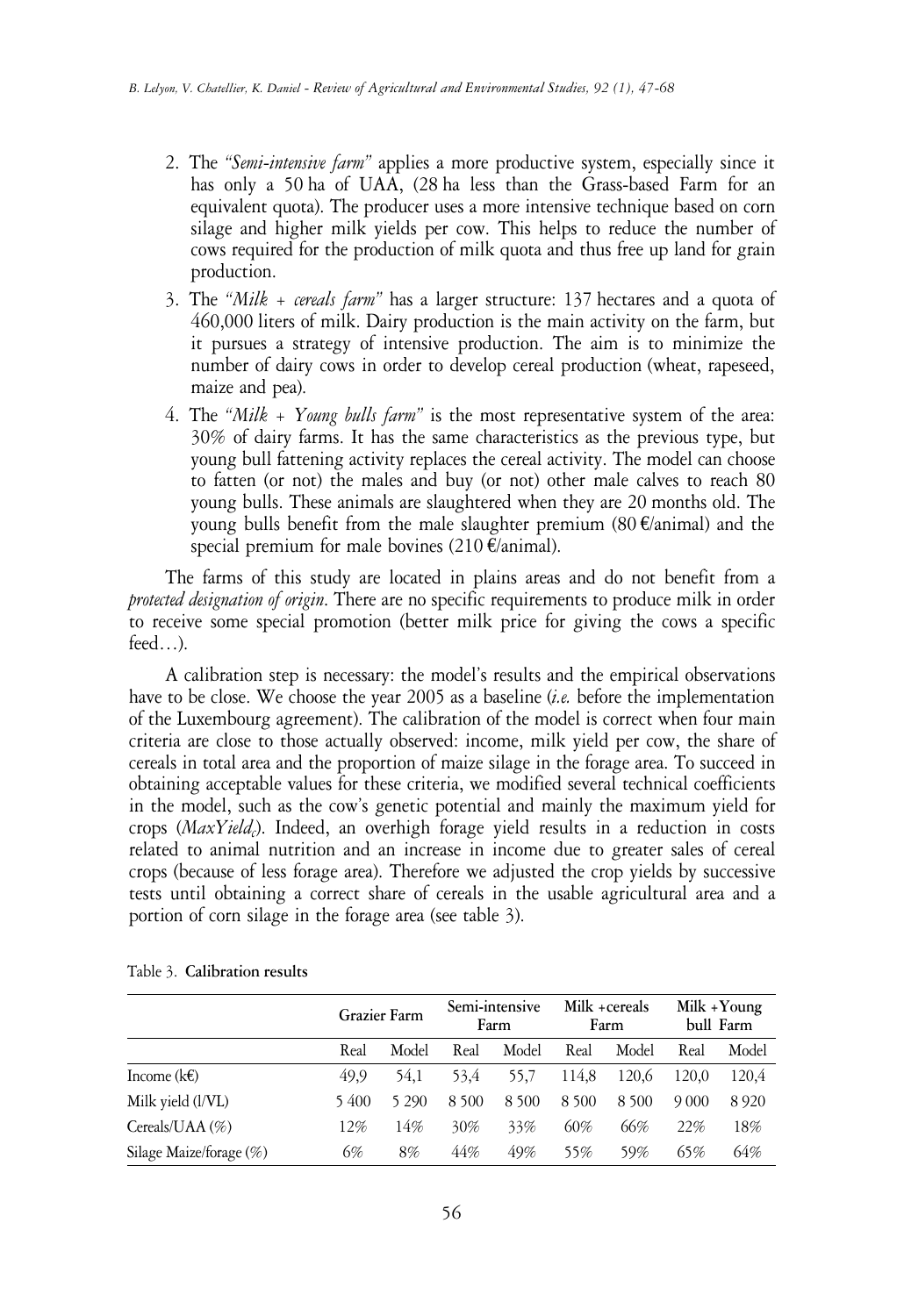The income calculated by the model is then close to the observed one. The coefficient of risk aversion was differently calibrated since there is no reference for this value. The use of the UEP method allows us to calculate the risk premium for each type of farm. Bontems and Thomas (2000) show that the ratio *risk premium/income* should be around 5%. Thus, the value of the coefficient of risk aversion is about 0.5 for the four types of farming.

# **3. Scenario analysis**

The model gives the opportunity to study the impact of the decoupling on the economic performance of farmers and their productive choices: allocation between animal and vegetable production, intensification or extensification strategy. We compare the baseline situation to two different scenarios:

i) The baseline is the year 2005, before the implementation of the CAP reform. Therefore, dairy farmers receive fully coupled payment based on the number of ha of crops and number of head cattle. The price for milk, cereals, meat and inputs is the one observed for this period (table 4).

|                                 | <b>Baseline</b><br>(fully coupled) | S1 Partial<br>decoupling | S <sub>2</sub> Partial<br>decoupling and<br>price variation |
|---------------------------------|------------------------------------|--------------------------|-------------------------------------------------------------|
| Premium                         | (Value)                            |                          | (share of decoupling)                                       |
| Crop premium                    | 380 €/ha                           | 75%                      | 75%                                                         |
| Set-aside premium               | 380 €/ha                           | 100%                     | 100%                                                        |
| Slaughter premium               | 80 €/head                          | 60%                      | 60%                                                         |
| <b>SPBM</b>                     | 210 €/head                         | 100%                     | 100%                                                        |
| Direct milk aid                 | $35.5$ €/liter                     | 100%                     | 100%                                                        |
| Price                           |                                    |                          |                                                             |
| Milk $(E/liter)$                | 0.31                               | 0.275                    | 0.29                                                        |
| Cereal (wheat) in $E/kg$        | 0.12                               | 0.12                     | 0.18                                                        |
| Meat (culled cow) in $E/kg$     | 2.6                                | 2.6                      | 2.9                                                         |
| Soybean meal in $E/kg$          | 0.22                               | 0.22                     | 0.32                                                        |
| Fertilizer (nitrogen) in $E/kg$ | 0.15                               | 0.15                     | 0.25                                                        |

Table 4. **Share of decoupling and price variation according the scenarios**

ii) S1 is the implementation of the CAP reform (decoupling, modulation, and the obligation to maintain the surfaces in permanent pasture). France chose to not fully decouple some subsidies (the decoupling is partial): the crop premium is partially decoupled (75%) as well as the slaughter premium (60%) and other animal premiums (suckler cow, ewe); but direct subsidies based on the milk quota, special premiums for bovine males (SPBM) and setaside premiums are fully decoupled (table 4). Moreover, in France, the single payment is granted on the basis of the amount of subsidies allocated during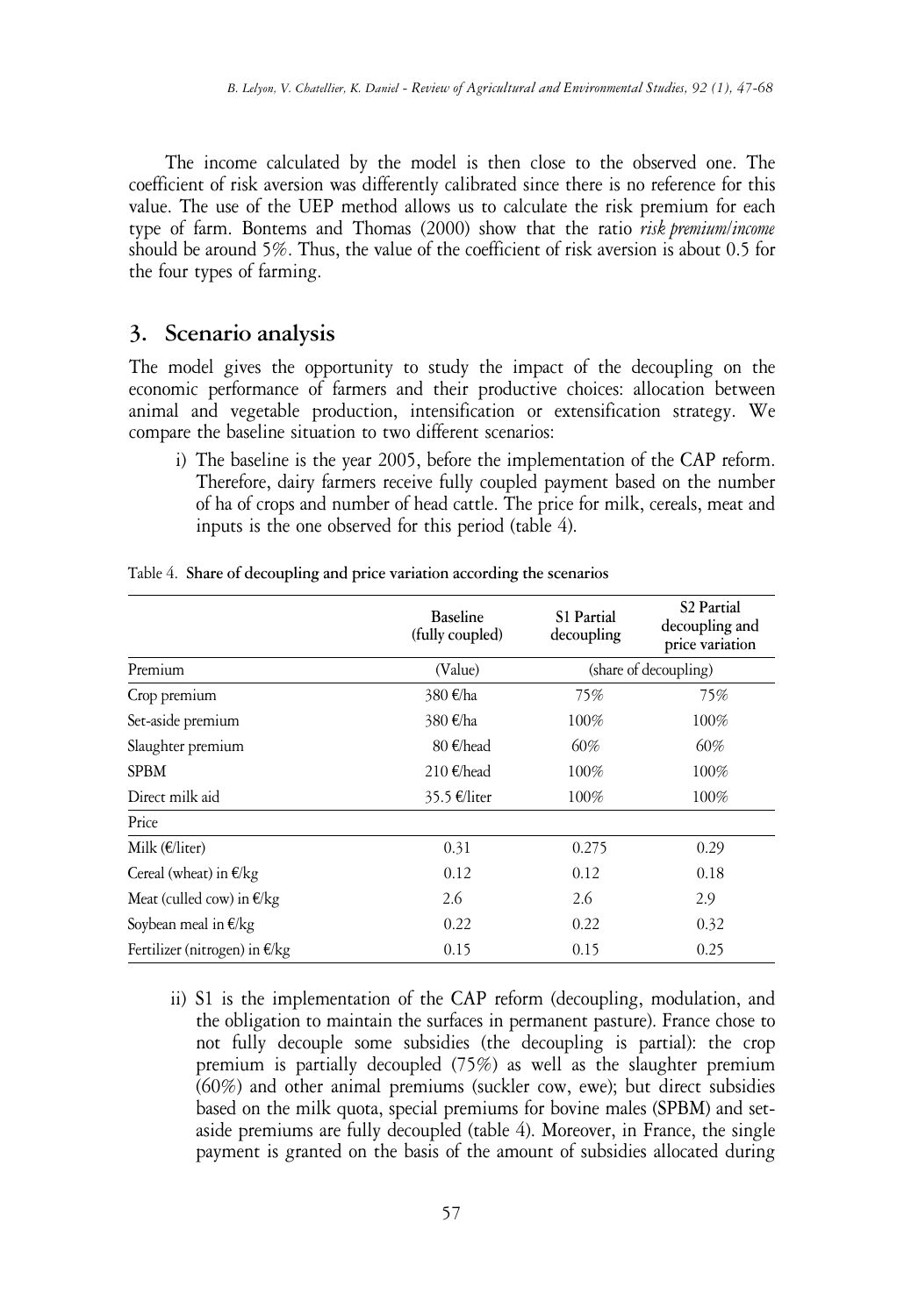the reference period 2000-02 (historical model). Therefore, it remains closely correlated to the farm's size, *i.e.* the production factors: land, animals and milk quota. In order to take into account these elements, the objective function of the model is slightly modified between the baseline and scenario S1. The value of parameters *Premium<sup>c</sup>* , *SlaughterPremium<sup>a</sup>* and *SPBM<sup>a</sup>* are respectively reduced by 75%, 60% and 100%. A new term is then included in the objective function: the Single Farm Payment. It is the sum of the decoupled amount base on the reference situation and reduced by 5% (for the modulation). Regarding the prices for inputs and outputs, all things are equal between the baseline and S1 except for the milk price which is reduced. Indeed, in order to decrease distortion effects on the market, the intervention price for milk is reduced and compensated for farmer by the direct milk aid included in the single farm payment (35.5  $E/t$  of milk).

iii) The S2 scenario proposes, in addition to the implementation of the decoupling, to analyse the impact of rising prices on the productive strategy. Therefore, the structure of the model is the same as in S1 but the average prices considered are the average prices for 2010 (table 4). This period reflects a much more profitable situation for farmers with higher prices for output (290  $\epsilon$ /t of milk and 180  $\epsilon$ /t of wheat). This could lead farmers to modify their productive plan in order to increase their income. The S2 scenario investigates how far they can intensify the production and if the equilibrium between milk and crop is modified.

In these simulations, the farm structure (land, workforce, milk quota) is constant, and the model does not take into account investments (land acquisition or building enlargement...). This analysis is focused on the short-term impacts of the implementation of decoupling: changes in production, and income evolution.

## **3.1. The decoupling: a stable income**

The first item discussed concerns the impact of the decoupling on the economic performance of the farms studied (S1). In the S1 scenario, the implementation of the decoupling has little influence on economic performance (see table 5). The income is stable for two reasons. The 5% modulation (budgetary transfer of support from the first to the second pillar for rural development) of direct payments decreases the total output. But this is partly offset by a decrease of variable costs due to the substitution of maize silage by grassland (grass-based production is cheaper than silage-based production). Even if income is stable, the weight of the payment in income rises strongly with the allocation of the direct milk aid as compensation for the decrease of institutional prices. The decoupling increases the dependence of farmers on direct public support as showed by Chatellier (2006). There is also a great disparity between intensive and extensive systems: farms with cereal or fattening activities receive the largest amount of subsidies.

The decoupling causes a significant decline in the shadow price of an additional litre of milk quota (equation 5) (from  $-8\%$  to  $-20\%$  depending on the type of farming) and an additional hectare of land available (equation 4) (from  $-20\%$  to  $-50\%$ ).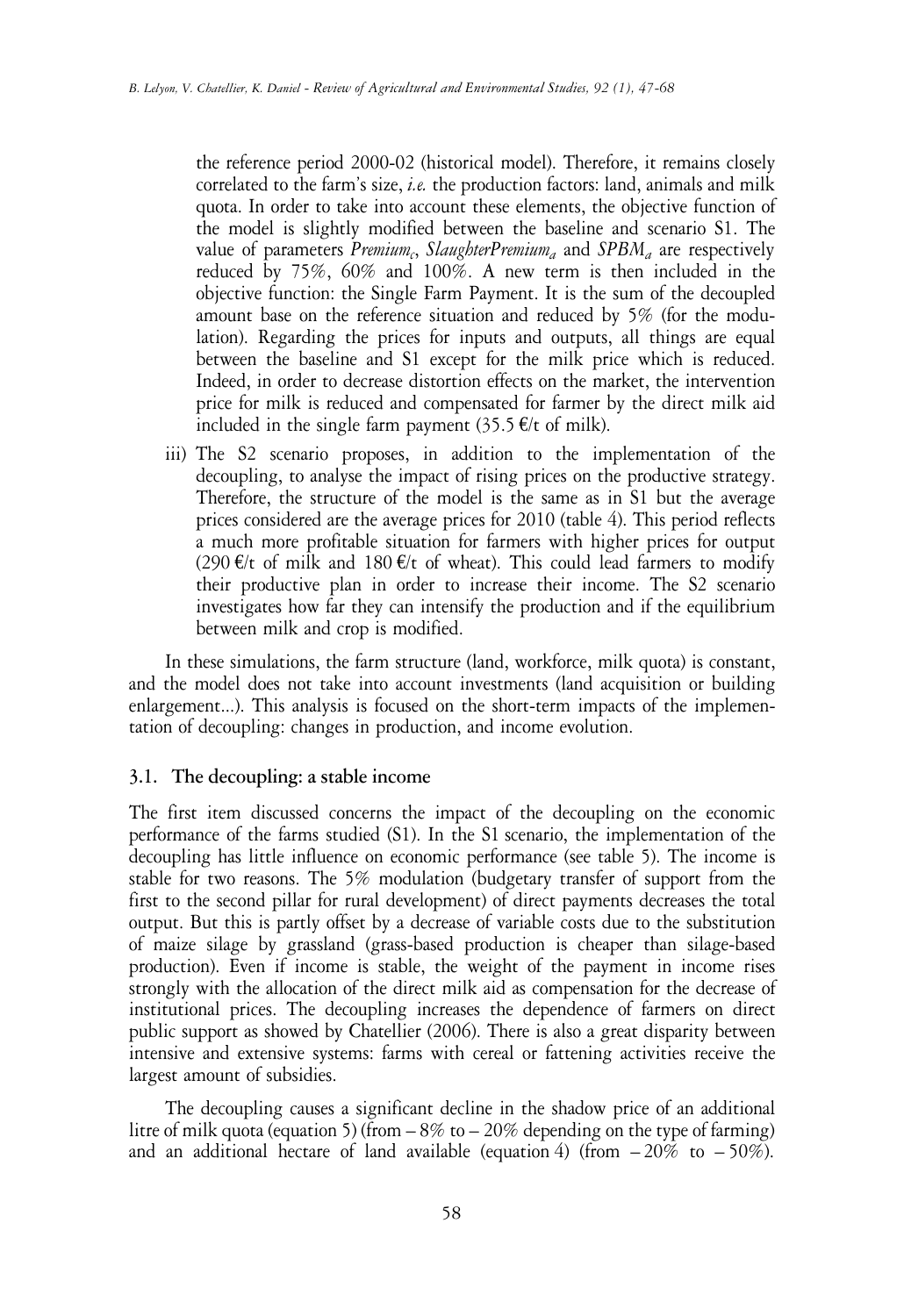|                                                                                     |                                     | Grazier Farm            |                    |                                                   | Semi-intensive Farm |                             |                                                               | Milk + cereals Farm     |                        |                                                                                              | Milk + Young bull Farm     |                                                                 |
|-------------------------------------------------------------------------------------|-------------------------------------|-------------------------|--------------------|---------------------------------------------------|---------------------|-----------------------------|---------------------------------------------------------------|-------------------------|------------------------|----------------------------------------------------------------------------------------------|----------------------------|-----------------------------------------------------------------|
|                                                                                     | Baseline                            | $\overline{\mathbf{s}}$ | S <sub>2</sub>     | Baseline                                          | 51                  | $\mathcal{S}^{\mathcal{S}}$ | Baseline                                                      | $\overline{\mathbf{s}}$ | $\mathcal{S}$          | Baseline                                                                                     | 51                         | $\mathcal{S}$                                                   |
| Income (€)                                                                          | 54100                               | $-1\%$                  | $+14%$             | 55700                                             | $-1\%$              | 12%<br>$^{+}$               | 120600                                                        | 3%<br>$\overline{1}$    | 25%<br>$^{+}$          | 120400                                                                                       | $-1\%$                     | $11\%$<br>$\ddot{}$                                             |
|                                                                                     |                                     |                         |                    |                                                   |                     |                             | Crop area (ha)                                                |                         |                        |                                                                                              |                            |                                                                 |
| Cereals (ha)                                                                        |                                     | $-41%$                  | $+21%$             |                                                   | 21%                 |                             |                                                               |                         | $-6%$                  |                                                                                              | $+233%$                    | $+228%$                                                         |
| Maize silage (ha)                                                                   | $10.7$<br>5.3<br>62.0               | $-40\%$<br>+ 10%        | $-3%$<br>-6%       | 16.4<br>14.7<br>15.5                              | $-32%$<br>+52%      | $-1\%$<br>$-2\%$<br>$+3\%$  | 91.0<br>20.0<br>12.3                                          | $-4\%$                  | $+ 22% + 5%$           | 18.4<br>45.8<br>7                                                                            |                            |                                                                 |
| Grassland (ha)                                                                      |                                     |                         |                    |                                                   |                     |                             |                                                               | 7%<br>$\ddot{}$         |                        |                                                                                              | $-51%$<br>$-66%$           | $-53%$<br>-64%                                                  |
| Set-aside (ha)                                                                      | 0.0                                 | Ш                       | Ш                  | 3.4                                               | Ш                   | $\mathsf{II}%$              |                                                               | Ш                       | Ш                      |                                                                                              | $+9\%$                     | $+29%$                                                          |
|                                                                                     |                                     |                         |                    |                                                   |                     |                             | Animal activity                                               |                         |                        |                                                                                              |                            |                                                                 |
| Dairy cows (nb.)                                                                    | 57                                  | Ш                       | 2%<br>$\mathbf{I}$ | 34                                                | Ш                   | Ш                           | 24                                                            | $+4%$                   | $\mathsf{I}$           |                                                                                              | $-8%$                      | $-10%$                                                          |
|                                                                                     |                                     |                         |                    |                                                   |                     |                             |                                                               |                         |                        | 77                                                                                           | $-100\%$                   | $-100\%$                                                        |
|                                                                                     |                                     |                         | $+1\%$             | 8500                                              |                     |                             |                                                               |                         |                        |                                                                                              |                            |                                                                 |
| Young bull (nb.)<br>Milk yield (l/year)<br>Milk l/ha forage area                    | 5<br>440<br>440<br>522              | $-1%$<br>-4%            | $+4\%$             | 9630<br>1100<br>112<br>1570                       | $-10%$              | $-1\%$                      | 8500<br>13670                                                 | $-1\%$                  | $-13\%$                | 8920<br>5950<br>1130<br>147                                                                  | $+1\%$<br>+113%            | $+1\%$<br>+112%                                                 |
| Concentrates (kg/year)                                                              |                                     | 21%                     | $-17%$             |                                                   | $-2%$               | Ш                           | 2020                                                          |                         | $-38%$                 |                                                                                              |                            |                                                                 |
| Nitrogen pressure (kg/ha)                                                           |                                     |                         | $-2%$              |                                                   |                     | Ш                           | $\mathcal{R}$                                                 |                         |                        |                                                                                              |                            |                                                                 |
| Working time(h/awu/year)                                                            | 2020                                | $-1\%$                  |                    |                                                   | $-3%$               | - II                        | 600                                                           | Ш                       | $1\%$                  | 2060                                                                                         | $-36%$<br>$-50%$<br>$-36%$ | $\begin{array}{r} +17\% \\ +17\% \\ -51\% \\ -38\% \end{array}$ |
|                                                                                     |                                     |                         |                    |                                                   |                     |                             | Economic results                                              |                         |                        |                                                                                              |                            |                                                                 |
| Milk output (€)                                                                     | 94000                               | $-11\%$                 | $-6%$              |                                                   | $-11%$              | $-6%$                       |                                                               | $-11%$                  | $-6%$                  |                                                                                              |                            | $-6%$                                                           |
| Meat output (€)                                                                     |                                     |                         | $+7\%$             |                                                   |                     | $+10%$                      | $\begin{array}{c} 142\,600 \\ 23\,200 \\ 88\,200 \end{array}$ |                         | $+10%$                 |                                                                                              | $-11%$<br>$-71%$           | $-79%$                                                          |
|                                                                                     |                                     | $-41%$                  | 99%                |                                                   | $-21%$              | $48\%$                      |                                                               |                         | $+ 36\% +$<br>$+ 24\%$ |                                                                                              | $+265%$                    | $+452%$                                                         |
| $\begin{array}{l} \mbox{Group output (E)}\\ \mbox{Total subsidies (E)} \end{array}$ | 32 500<br>6 800<br>11 900<br>32 000 | $^{+88}$                | $+80\%$            | 89 900<br>15 700<br>15 300<br>14 33 700<br>46 100 |                     | $+62%$                      | 49100                                                         | $+24%$                  |                        | $\begin{array}{l} 124\,000\\ 102\,300\\ 16\,800\\ 1\,5\,100\\ 84\,200\\ 89\,600 \end{array}$ |                            |                                                                 |
| Variable costs (€)                                                                  |                                     |                         | $+14%$             |                                                   | $+ 58\%$<br>- 12%   | $13\%$                      | 86500                                                         |                         |                        |                                                                                              | $+ 22\%$<br>$- 32\%$       | $+ 28%$<br>- 25%                                                |
| Fixed costs $(E)$                                                                   | 59100                               | Ш                       | 2%<br>$^{+}$       |                                                   | $-1\%$              | $+2%$                       | 96000                                                         | Ш                       | $+5%$<br>+3%           | 600                                                                                          | $-4\%$                     | $-1\%$                                                          |
|                                                                                     |                                     |                         |                    |                                                   |                     |                             | Shadow prices                                                 |                         |                        |                                                                                              |                            |                                                                 |
| Additional milk quota $(Et)$                                                        |                                     |                         |                    |                                                   |                     |                             |                                                               | 185                     | 158                    |                                                                                              |                            |                                                                 |
| Additional area (€/ha)                                                              | $347$<br>177<br>12.1                | 299                     | 263<br>403         | 231<br>745<br>268                                 | 183<br>45<br>267    | 163<br>859                  | 2228                                                          | 604<br>635              | $640$                  | 290<br>722                                                                                   | 20<br>3542<br>24           | 174<br>864                                                      |
| Additional milk yield (E/I)                                                         |                                     | i.c                     | i.c                |                                                   |                     | 407                         |                                                               |                         | 60 <sup>o</sup>        | n.c.                                                                                         |                            |                                                                 |
| 1 n.c.: not a constraint                                                            |                                     |                         |                    |                                                   |                     |                             |                                                               |                         |                        |                                                                                              |                            |                                                                 |

59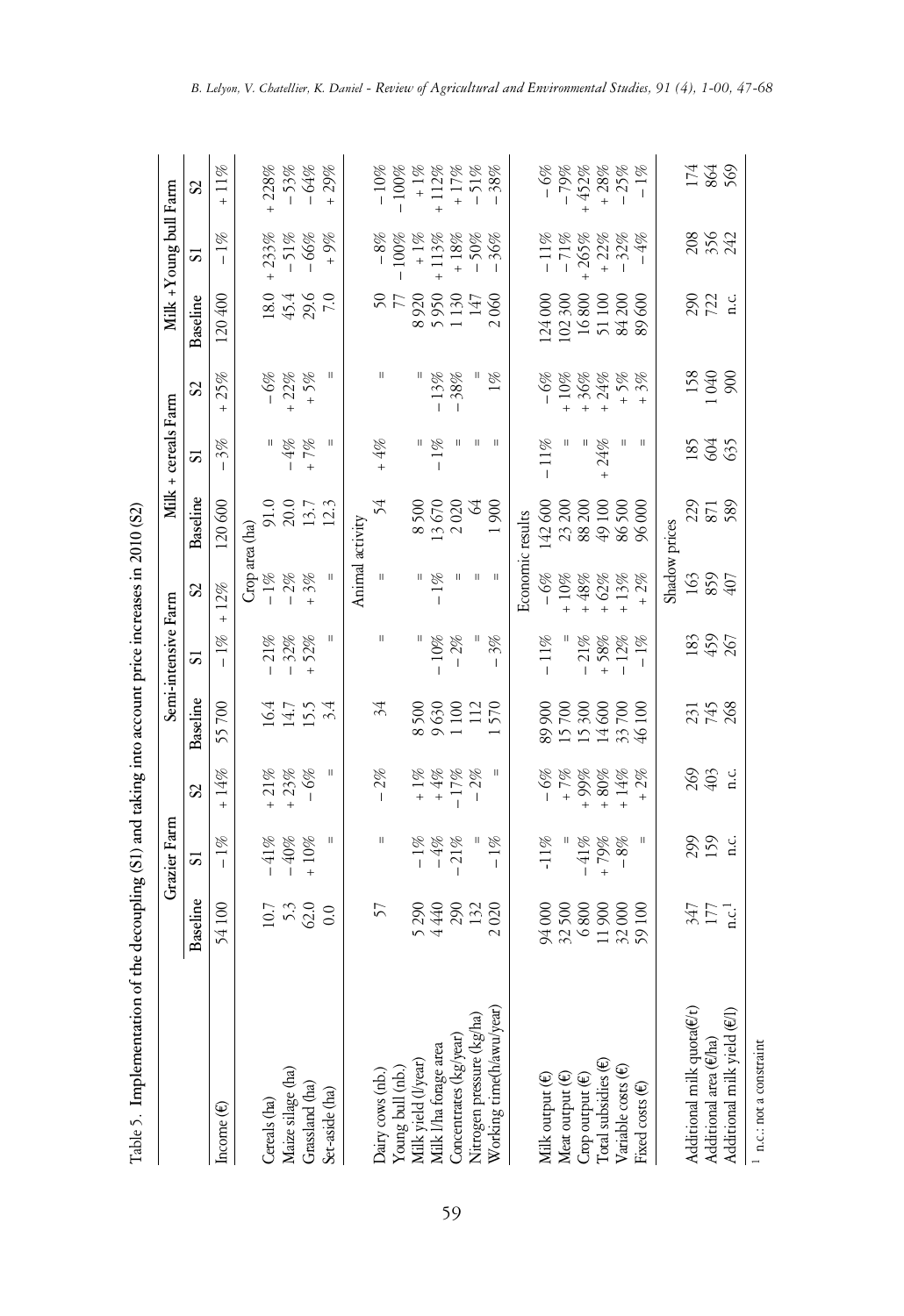Regarding milk shadow price, the work of Bouamra-Mechemache*et al.* (2008) and Moro *et al.* (2005) within the framework of the European Dairy Industry Model project confirms these results. The shadow price estimated by their computable general equilibrium model ranges between 141 €/t to 163 €/t (50% of the price of milk) for the French dairy farm after the CAP reform. Nevertheless, these shadow prices remain positive and, consequently, expanding the farm is economically beneficial. It is reassuring that the results of the farm-level model are close to those of the general equilibrium model, and suggest that the calibration of the model is precise.

In the S2 scenario, we simulate the reform with the rise of prices which occurred in 2010 (see table 4). This increase in agricultural prices improves the income for all the types of farming studied, from  $11\%$  to  $25\%$  (table 5). This situation, very economically beneficial for the farms, helps to reduce the share of direct payments in income. In these more favourable price conditions, farmers seek to increase their cereal production. Thus, farmers convert into cereals those areas which they had previously held under grass. The decline in gross margin for crop production caused by the decoupling is more than offset by the rise in prices: the shadow price of an additional hectare of land increases by 20% between the baseline and S2 (and more than double for the grass-based farm). The increasing for cereal price is higher than the increasing for milk price, which causes a reduction in shadow price of milk. However, the rising price for cereal is not sufficient to cause a decrease in milk production. The model therefore proposes a production system close to the 2005 situation in its pattern crops and livestock composition. The milk  $+$  cereals farm, on the contrary, reduces a little its share of cereals in favour of its maize silage area. Indeed, with the rise of cereal prices, concentrated feed prices also increases. Therefore, farmers reduce the quantity of concentrated feed for the cows (from 2,020 kg to 1,250 kg) and increase the share of forage in the diet.

## **3.2. The decoupling: an incentive to produce with more grassland?**

This section pays special attention to the distribution between silage maize and grassland in the forage area (intensification strategy versus extensification strategy) with the partial decoupling of the crop premium in France.

In S1, the implementation of the reform leads to the extensification of dairy production with a decrease in cereal and silage maize cropping and an increase in grassland (for the grass-based, semi-intensive and milk + cereals farms: see table 5). The decoupling of 75% of crop premium (maize silage included) rebalances the choice between grass and maize but is not enough to encourage farmers to comply with the criteria for the premium for grassland (the grass-based farm is the only one to benefit from this premium). These results confirm those highlighted by Ridier and Jacquet (2002). Regarding environmental criteria (nitrogen application, livestock unit per ha of forage, and milk produced per hectare of forage), the decoupling has a positive impact and encourages farmers to extensify their production. With the increase of grassland, the measure of maintaining surfaces in permanent pasture is never a constraint. Moreover, none of the farms studied see their production limited through the application of the Nitrate Directive.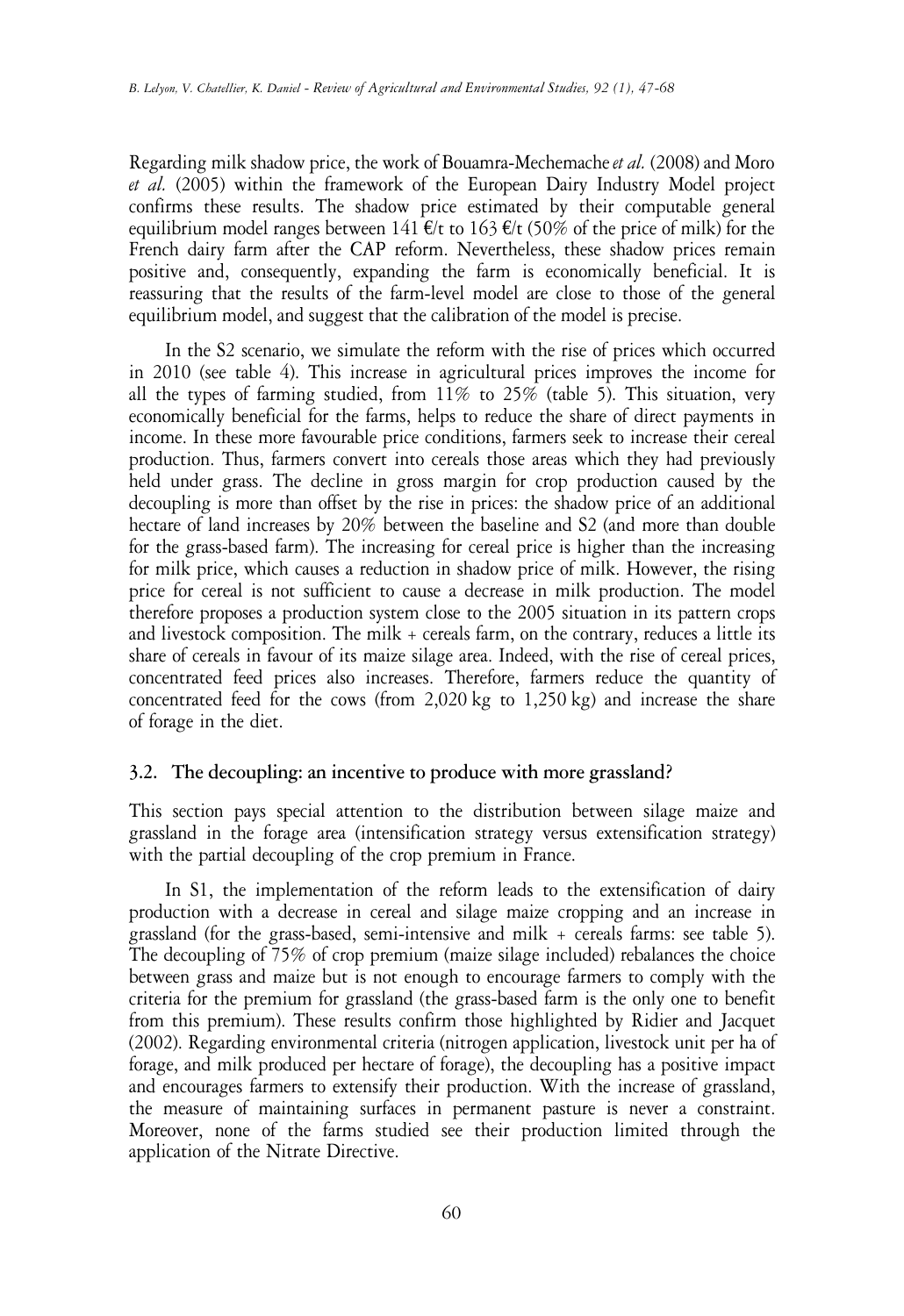Nevertheless, the model does not take into account some other elements, which affect farmers' behaviour. Many farmers will continue to focus on maize, since feeding management of dairy cows based on grass is more complex (nutritional values constantly change). Moreover, the labour constraint may curb the use of pasture, since it requires driving the animals to the plots and bringing them back for milking. Similarly, the greater use of milking robots requires grassland around the robot, which must be accessible at all times. Moreover, in France, the price for milk produced during autumn and winter is higher than the one produced in spring and summer. Therefore, this price seasonality encourages farmers to produce milk for this period and also lead to a greater use of maize silage than grassland.

With the increasing price that occurred in 2010 (S2), farmers developed the crop production at the expense of grasslands. Figure 2 shows the evolution of the share of cereals in the total area according to the cereal price in this decoupled situation: the more intensive farms, which have the highest yields and the best techniques, take advantage more rapidly of a lower price and thus reach their rotation limits faster. At the same time, all types of farming reduce the share of grass in the diet of dairy cows and replace it by maize silage to intensify milk production. The intensity of this decline depends primarily on the yield and on the production costs of cereal crops and maize silage. We can also see that the "grass-based" farm chooses to no longer meet the criteria for the "premium for grassland" when cereal prices exceed 220  $E$ /ton.

As we can see, the increase of cereal price encourages farmers to free up land for crop production. However, it appears that maintaining milk production is always a priority for farmers, regardless of the price considered (milk and cereals). Indeed, the



Figure 2. **Proportion of cerealsin the total area according to the cereal prices**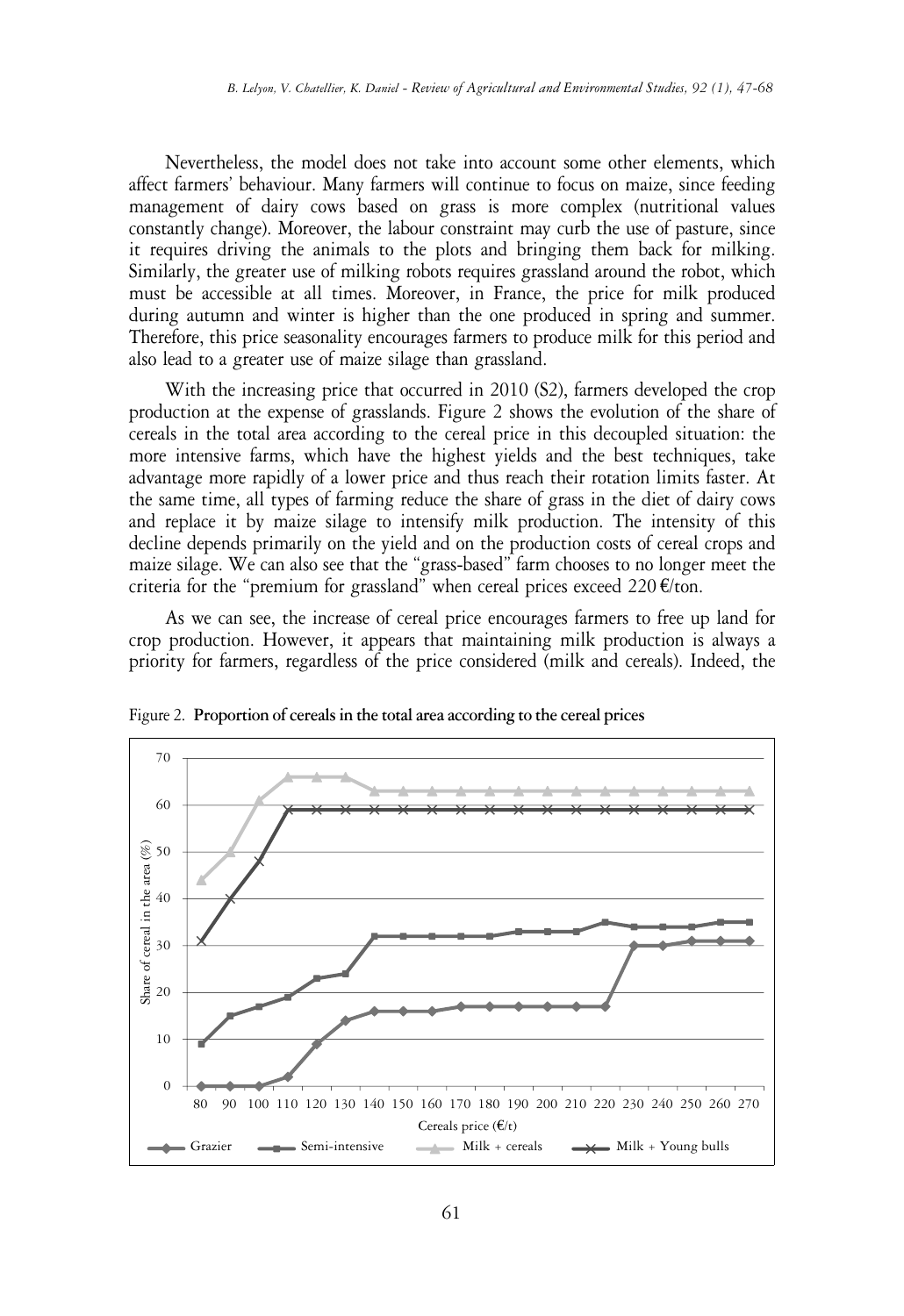costs incurred to establish a dairy operation are often too high for farmers to consider abandoning milk for cereal production. This is especially true because the agricultural area of dairy farms is often far below the threshold of profitability traditionally met with amongst specialized crop farms.

# **3.3. The decoupling: cessation of the fattening activity?**

In this section, we are especially interested in the young bull fattening activity. The premium for these animals (SPBM) is totally decoupled (table 4), leading to a decrease in gross margin per animal of  $210 \text{ } \infty$  (plus  $48 \text{ } \infty$  for the slaughter premium). Our question focuses on maintaining this production, which benefited from large amounts of aid.

The decoupling encourages farmers to stop the fattening activity in both scenarios. The "Milk + Young bull" farm completely ceases this production and uses the freed area to produce cereals (table 5). Milk yield per cow is increased to the maximum (9 000 litres/year) in order to reduce the number of cows and thus the requirement in maize silage. Therefore, the farmer can produce more cereals: the model offsets the profitability of the feedlot with cereal crops. This change of production allows a decrease in working time  $(-40\%)$ , thus freeing permanently 1.2 AWU. Stopping the production of young bulls also decreases nitrogen emission (– 50%).

Figure 3 shows that the fattening activity is conditioned both by meat and cereal prices because these are in competition for the land. When cereal price increases from 100 €/t to 180 €/t in a non-decoupled situation (top of figure 3), the meat price has to increase to more than  $3 \in \mathcal{K}$  to make the fattening activity more profitable than cereals. However, with the full decoupling of the SPBM, the increase in the price of meat in S2 is not sufficient to encourage farmers to maintain the fattening activity. In this situation (with cereal price at 180  $E/t$ ), the price of meat needs to increase by 30% (3.9 €/kg) to encourage farmers to start fattening bulls. Moreover, the cereal price rise also affects the concentrated feed of which bulls are large consumers. The full decoupling of the SPBM is highly disadvantageous to this production: the price of meat has to increase by almost  $1 \in \mathbb{K}$ g to offset this effect. In other words, farmers do not lose money by continuing to fatten bulls, but they could earn more by replacing this production by cereals.

# **4. Discussion**

Theoretically, the decoupling of aid has no effect on income because it does not affect the amount of payment; only the method of payment differs. However, decoupling can change production activities by making some products less attractive than before. The effect of direct payments on agricultural markets is one of the controversial issues in the WTO Doha Round agenda, and is generating considerable discussion both in these negotiations and in the economics literature. Dewbre *et al.* (2001) show that market price support is a relatively inefficient means of transferring income to farmers, and, furthermore, that it does so at the expense of relatively large distortions in world markets. They show that, in contrast, land-based payments are highly effective at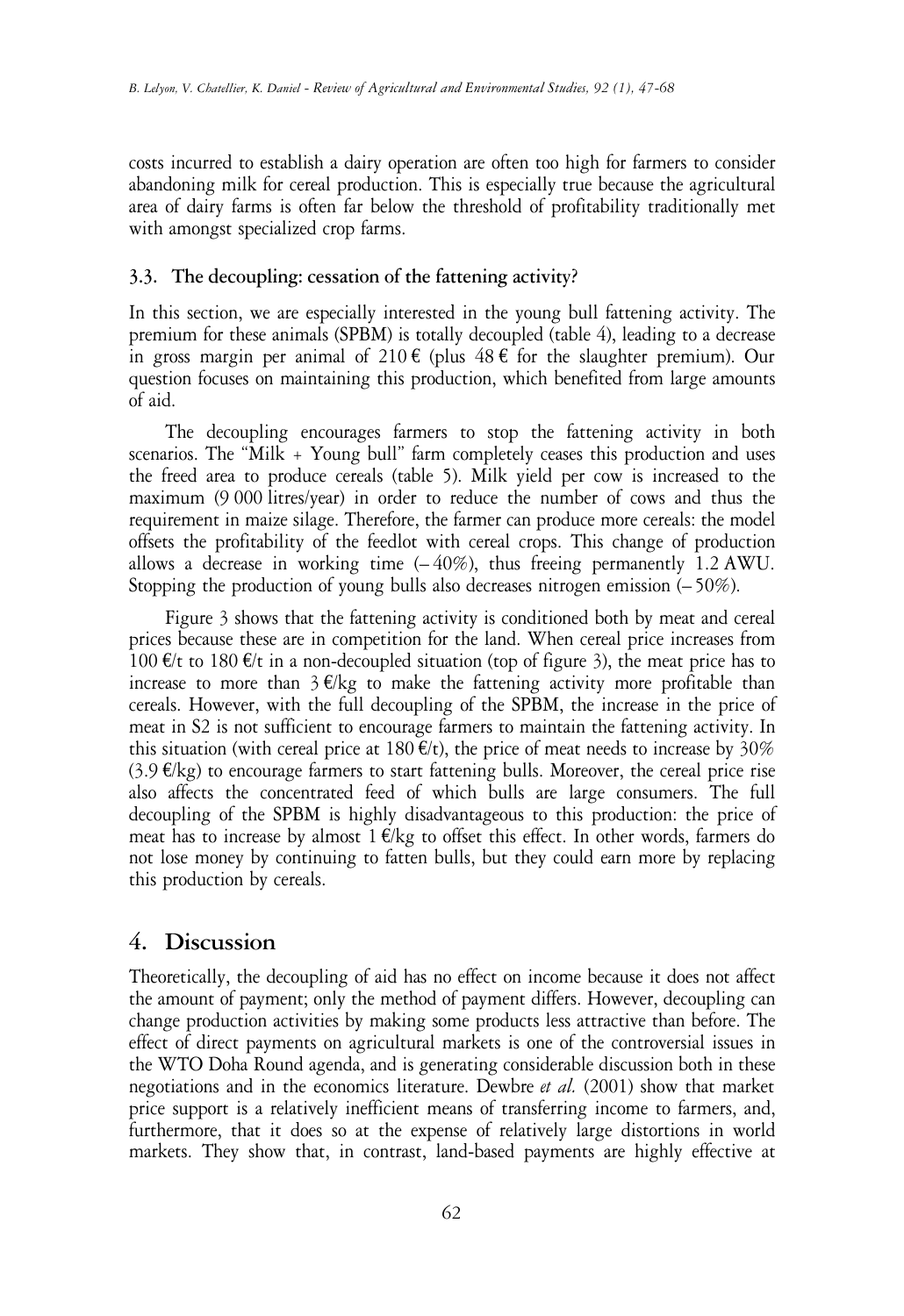

Figure 3. **Fattening of young bulls according to the meat price and cereal price**

transferring income to farmers, while reducing world market price impacts. However, according to Chau and De Gorter (2005) direct land-based payments may induce inefficient farmers, who are not able to cover their fixed costs and who, without the payment, would exit the market in the long-run, to keep on producing. Moreover, Guyomard *et al.* (2004) show that land-based payments also influence farmers' productive behaviour: farmers choose to produce the most profitable activities and the landbased and headage-based payments increase the profitability of such activities. Therefore, coupled payments also have distortionary effects on price, and encourage inefficient farmers to keep on producing.

The European Union decided to implement an income support program by fully decoupling the previous input-based payments. Cahill (1997) defines a policy as fully decoupled if it does not influence the production decisions of farmers receiving payments, and if it permits free market determination of prices. It is a concept centered on the adjustment process and not only on equilibrium values. He also defines *effective full decoupling* as that which results in a level of production and trade equal to what would have occurred if the policy were not in place. The OECD (2001) shows that decoupled policy always have effects on production, and describes several effects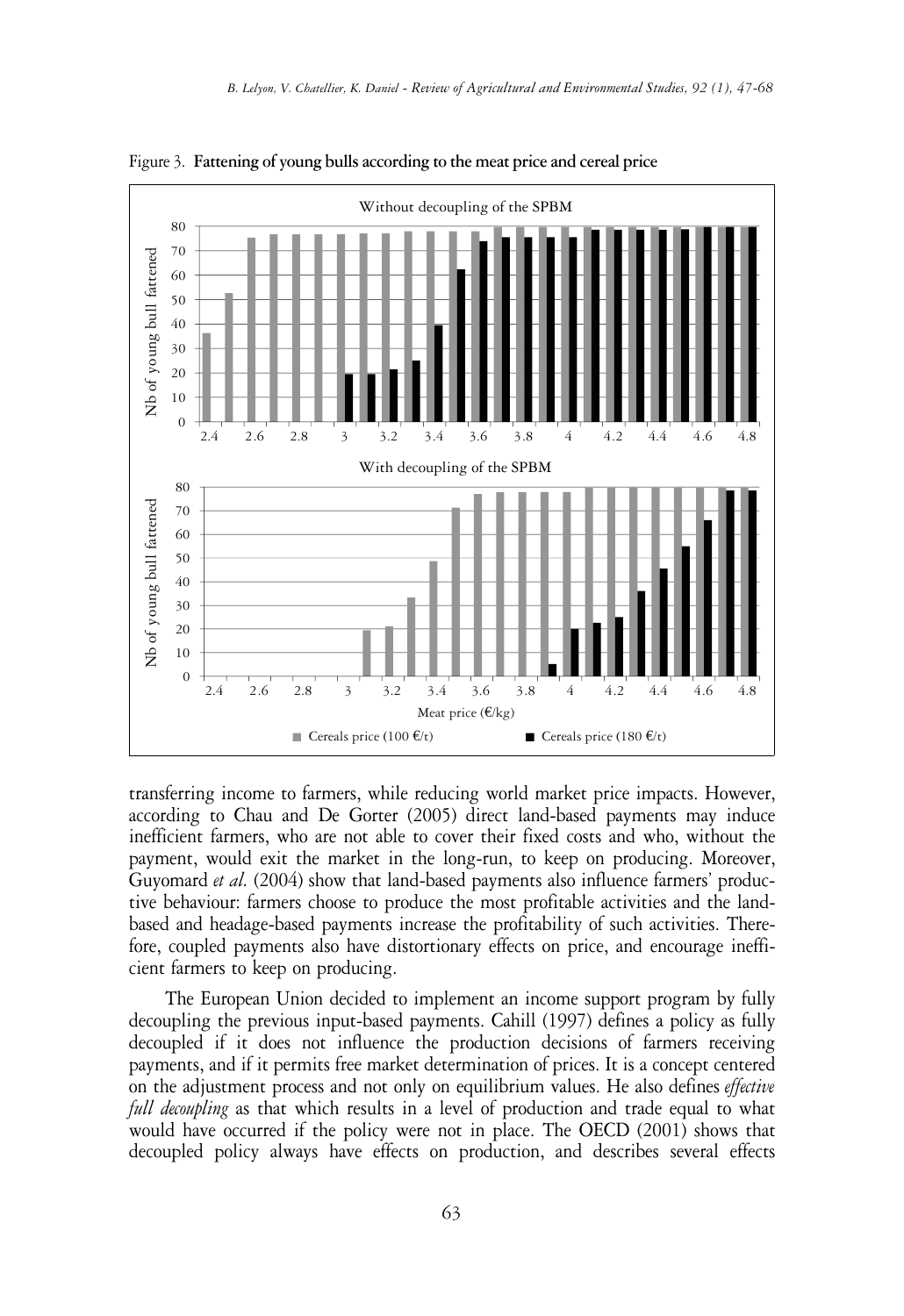leading to this result: i) *risk-related effects* referring to policy measures that, usually, increase the wealth of the farmers and thus the incentive to produce for risk-averse farmers; ii) *dynamic effects* which relate to the policy measures that change current and future incomes and may affect current decisions. In the long-term perspective, farmers make intertemporal choices involving current and future income. Dynamic effects commonly affect investment decisions. As a short term model (annual), this tool cannot study the dynamic effects.

The results from the model confirm what has been shown by these previous studies: farm income does not change, but the price is now the main factor in the production decision, thereby changing the balance of production. In addition, these results correctly reflect what occurred in French cereal production after the implementation of the reform. The French Agriculture Ministry database (Agreste) shows that the cultivated areas in soft wheat increased from 4.78 million hectares in 2007 to 5.07 million hectares in 2008, following the rise in price, and then decreased to 4.75 million hectares in 2009 with the drop in price. The evolution was similar for maize and rapeseed. In this case, the decoupling of subsidies modifies farmers' behaviour: it restores to prices their role as indicators of the market situation, and farmers take their decisions based on those prices. The model also gives a good simulation of the evolution of dairy production in France. Despite the decoupling, the dairy activity remains the most profitable enterprise for farmers who have a limited agricultural area.

However, after four years of direct payments, we observe a difference between the model results and real farmers' choices, especially for beef production. The Institut de l'Elevage (2010) shows that the number of young bulls did not decrease in France in 2008 and 2009, despite implementation of full decoupling.

Theoretically, if the direct payments are supposed to have minimum effects on production, we identify several links between direct payments and farm production, which can explain the observed difference.

- i) *Long-term production requirements.* Agricultural production is a long-term activity, and farmers cannot change their system in a short time. Farmers develop their production enterprises (livestock fattening and cereals for instance) within the framework of their labour organization, their use of equipment, and also the financial position of their farm, and these elements cannot be easily challenged.
- iii) *Eligibility criteria for the payment.* Farmers have to meet the crosscompliance conditions (environmental and animal welfare measures) to secure the payment. They also have to maintain the land in a good agronomic condition. These eligibility criteria may also create a link between payments and production.
- iii) *Sociology/psychology of the farmer.* Some of these elements can also influence farmers' decisions. For example, cessation of fattening means not using an important set of buildings. Most farmers do not consider not using their buildings to their full capacity even if it is more advantageous from a business point of view.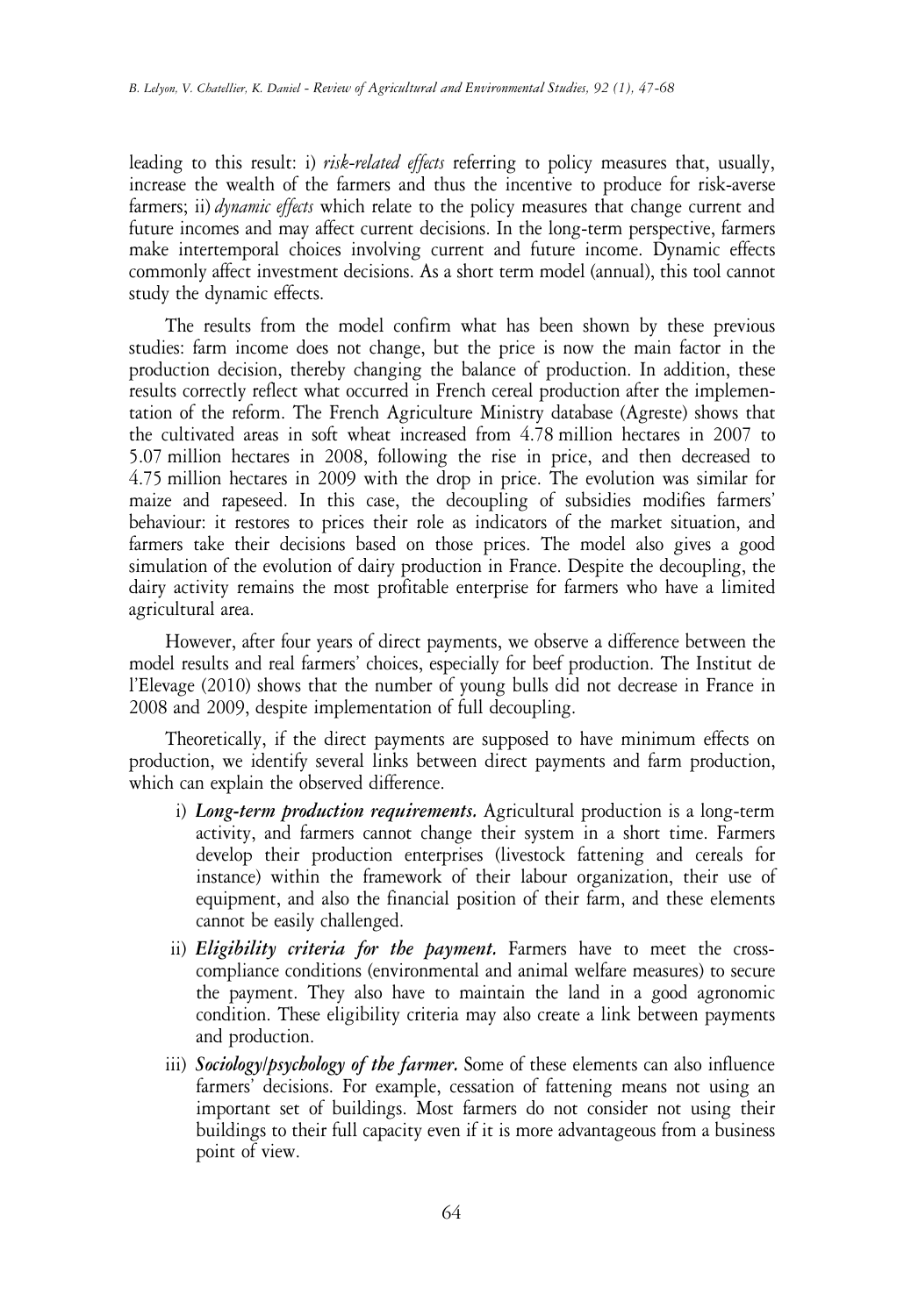- iv) *Anticipation of a new reform.* Farmers are all aware that the CAP will be subject to further reform in 2013. Direct payments are now based on historical references, but farmers do not yet know the modalities of the future CAP reform. Some of them, anticipating the next reform, may want to maintain production in order to justify future payments (re-coupled or not).
- iv) *Trade organization.* Farmers are price takers, and have no influence on prices, which are exogenous to the model. For the fattening activity, many farmers produce under a contract with a slaughterhouse. It is reasonable to assume that these companies will maintain this contractual policy to ensure sufficient production volumes and avoid significant price variations. Farmers who work with a company under a contract (with a known price for a period) are less likely to alter their production.
- vi) *Value of property assets***.** Hennessy (1998) shows that direct payments modify the wealth of farmers and thus the incentive to produce for risk-averse farmers. Usually, policy measures increase expected farm income and reduce farm income variability. For a risk-averse farmer, this may lead to two distinct effects. The first is an insurance effect that results from the reduced income variability. The second is a wealth effect arising from the increased expected income, leading the farmer to adopt riskier behaviour. Both the insurance and the wealth effects may contribute to increased production.

The theoretical effect of decoupling, shown by the model, is not observed for beef production. We suggest that when farmers own the factors (land, buildings, machines and animals in particular), they try to use these inputs, even though they could increase their income with another productive combination. Femenia *et al.* (2010) show that the effect of the direct payments on wealth is underestimated for farmers who own the factor (land) on which payments are based. The capitalization of agricultural income support programs in farmland prices generates large wealth effects. These effects are a consequence of the importance of income support in farming profits, and generate modest changes in production levels.

# **5. Conclusion**

The farm-level mathematical programming method is suitable for analysing the impact of public policy on dairy farmers' behaviour. This method allows placing the technical, biological, structural, environmental and regulatory realities at the heart of the producer's choice. Because we consider the interactions between types of production (both plant and animal), the main laws of biological response and the seasonality of agricultural production, the model represents, as realistically as possible, farmers' behaviour, and supplies economic, technical and environmental responses to the implementation of the decoupling. Moreover, by applying this model to four types of dairy farm, we can identify if the CAP reform causes different impacts according to the technical system. However, the limitations of the method based on instantaneous adjustment of production factors and perfect information should be kept in mind, along with the idea that the actors are primarily guided by the desire to maximize their income (while other considerations may play a more important role). Moreover,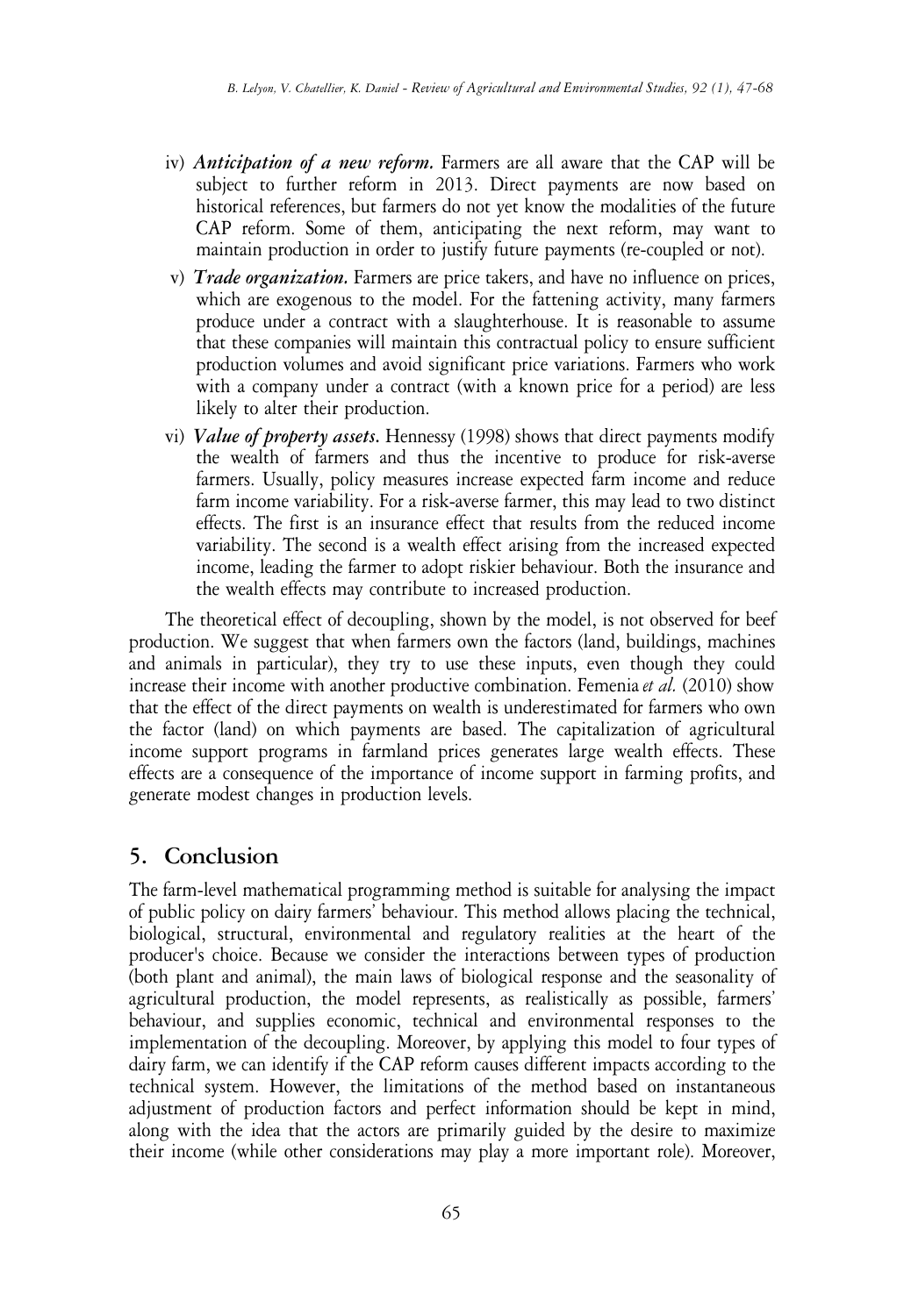model prices are not endogenous variables, i.e. producers do not make their decisions in light of the evolution of global supply. Based on the current construction, some improvements are possible, such as to integrate other goals (such as minimization of labour and minimization of environmental impacts) into the objective function. In a context of increased variation in prices, the UEP method could be modified to better integrate farmers' expectations facing the direction (positive or negative) of price changes. Moreover, if this type of model is suitable to study the short-term impact of an evolution in public policy, it cannot predict a long-term evolution without taking into account changes in the farm structure.

In terms of public policy, this study has confirmed that the decoupling of supports to agriculture theoretically encourages dairy farmers to adopt a more extensive production system. The full decoupling of crop premium encourages farmers to use a larger share of grass in the cow's diet instead of maize. All things being equal, and given the considered prices, the decoupling also encourages farmers to stop fattening bulls. This enterprise has to face a great loss of profitability with the full decoupling of the SPBM (210  $\epsilon$ /head). The increase in the price of agricultural commodities has a positive impact on the economic results, but it does not change the situation for young bulls, and contributes to an increase in cereal areas. However, the CAP reform partially reaches its goal of restoring to prices their role as indicators of the market situation. Indeed, after three years of decoupling, we observe that farmers react to price changes for cereals, but not for beef. We highlight the fact that, when farmers own their assets, decoupling has little effects on production.

This model can be used to discuss the recent proposals for CAP reforms from the European Commission in November 2010 (European Union & European Commission 2010). These include a "greening" of the CAP, the setting-up of instruments to better manage price variation and confirm the abolition of milk quotas by 2015. This last point leads to important questions for dairy producers and will certainly change the productive equilibrium on French dairy farms. It will be important to study the impact of this decision on the balance of price and quantity, but also an individual perspective to identify the productive levers available to farmers to adapt their production. The model developed in this paper may help provide some answers to this question.

# **References**

- Berentsen P.B., Giesen G.J. and Renkema J.A. (2000) Introduction of seasonal and spatial specification to grass production and grassland use in a dairy farm model, *Grass and Forage Science* 55, 125-137.
- Bontems P., Thomas A. (2000) Information value and risk premium in agricultural production: the case of split nitrogen application for corn, *American Journal of Agricultural Economics* 82, 59-70.
- Bouamra-Mechemache Z., Jongeneel R. and Requillart V. (2008) Impact of a gradual increase in milk quotas on the EU dairy sector, *European Review of Agricultural Economics* 35, 461-491.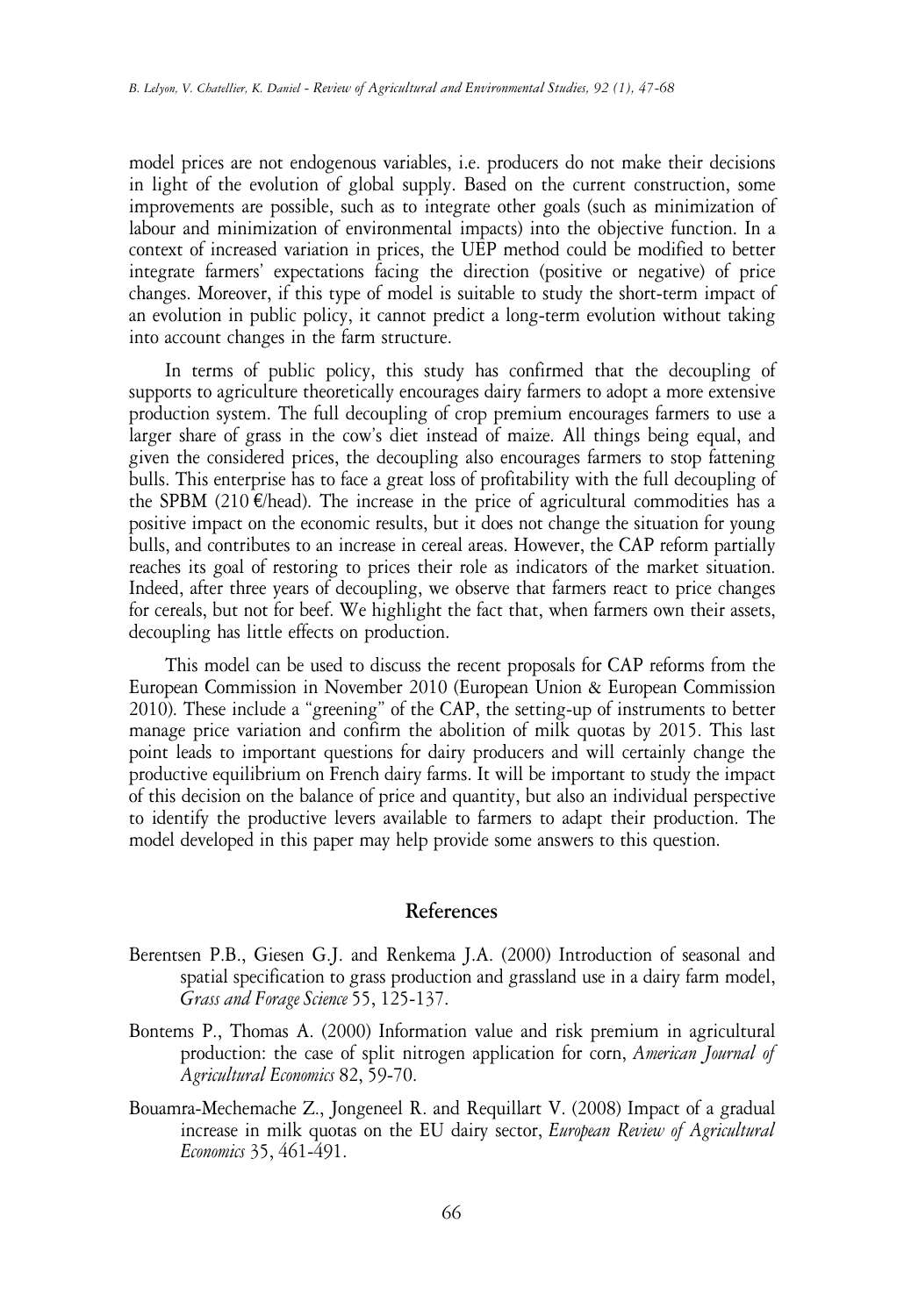- Brun-Lafleur L., Delaby L., Lassalas J., Fargeton M., Husson F. and Faverdin P. (2009) Predicting the energy  $\times$  protein interaction on milk production and composition in dairy cows, *Rencontres Recherches Ruminants*.
- Cahill S.A. (1997) Calculating the rate of decoupling for crops under CAP/oilseeds reform, *Journal of Agricultural Economics* 48, 349-378.
- Chatellier V. (2006) Le découplage et les droits à paiement unique dans les exploitations laitières et bovins-viande en France, *Cahiers d'Economie et Sociologie Rurales* 78, 2-28.
- Chau N., De Gorter H. (2005) Disentangling the Consequences of Direct Payment Schemes in Agriculture on Fixed Costs, Exit Decisions, and Output, *American Journal of Agricultural Economics* 87, 1174-1181.
- Dewbre J., Anton J. and Thompson W. (2001) The transfer Efficiency and trade effects of direct payments, *American Journal of Agricultural Economics* 83, 1204-1214.
- European Commission (2010) *The CAP towards 2020 – Meeting the food, natural resource and territorial challenges of the future*, Brussels, European Union.
- Faverdin P., Delaby L. and Delagarde R. (2007) L'ingestion d'aliments par les vaches laitières et sa prévision au cours de la lactation, *Productions Animales* 20, 151-162.
- Femenia F., Gohin A. and Carpentier A. (2010) The decoupling of farm programs Revisiting the wealth effect, *American Journal of Agricultural Economics* 92, 836- 848.
- Godard C., Roger-Estrade J., Jayet P.A., Brisson, N. and Le Bas C. (2008) Use of available information at a European level to construct crop nitrogen response curves for the regions of the EU, *Agricultural Systems* 97, 68-82.
- Guyomard H., Le Mouël C. and Gohin A. (2004) Impacts of alternative agricultural income support schemes on multiple policy goals, *European Review of Agricultural Economics* 31, 125-148.
- Hardaker J.B., Richardson J.W., Lien G. and Schumann K.D. (2004) Stochastic efficiency analysis with risk aversion bounds: a simplified approach, *The Australian Journal of Agricultural and Resource Economics* 48, 253-270.
- Hennessy D.A. (1998) The Production Effects of Agricultural Income Support Policies under Uncertainty, *American Journal of Agricultural Economics* 80, 46-57.
- INRA (2007) *Alimentation des bovins, ovins et caprins : Besoins des animaux - Valeurs des aliments*, Versailles, Editions Quae.
- Institut de l'Elevage (2008) *Les systèmes bovins laitiers en France : Repères techniques et économiques*, Paris, Institut de l'Elevage.
- Institut de l'Elevage (2010) 2009 : l'année économique viande bovine. Perspectives 2010, *Dossier Economie de l'Elevage* 397, 91 p.
- Lambert D.K. and McCarl B.A. (1985) Risk Modeling Using Direct Solution of Nonlinear Approximations of the Utility Function, *American Journal of Agricultural Economics* 67, 846-852.